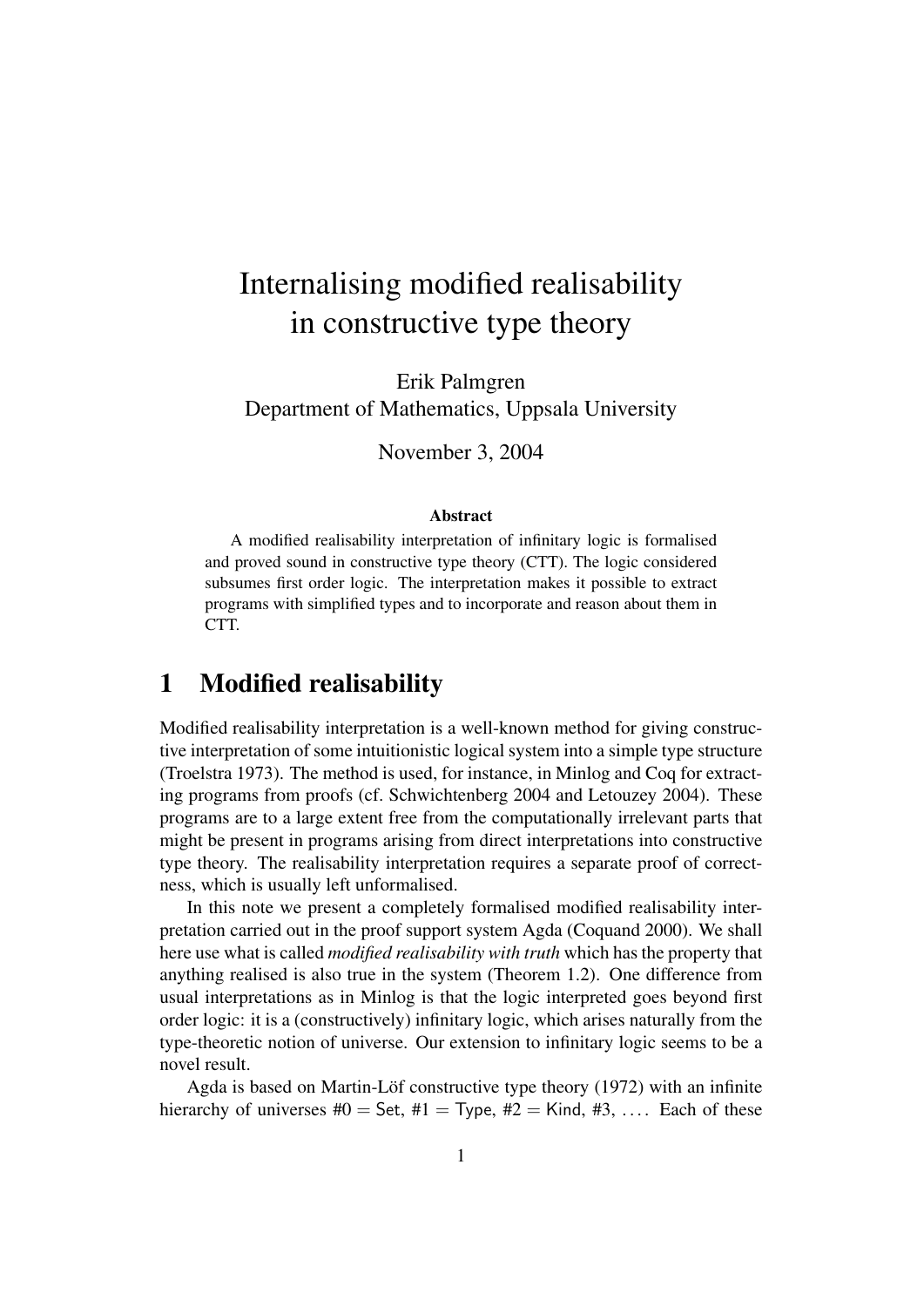universes is closed under the formation of generalised inductive data types. We define in Agda an inductive type SP of propositions, so called *simple propositions*, by induction: for each small type *A* (i.e. a member of Set) an atomic proposition atom(*A*) : SP is introduced; SP contains  $\perp$  and is closed under propositional connectives ( $\land$ ,  $\lor$ ,  $\rightarrow$ ) and for any small type *A* and any propositional function *P* : *A* → SP the quantified propositions  $\forall$ (*A*,*P*) and  $\exists$ (*A*,*P*) belong to SP. There is an obvious homomorphic embedding Tp of SP into the small types defined by  $\text{Tp}(\perp) = \emptyset$ ,  $\text{Tp}(\text{atom}(A)) = A$ ,  $\text{Tp}(P \vee Q) = \text{Tp}(P) + \text{Tp}(Q)$ ,  $\text{Tp}(P \wedge Q) =$  $\text{Tp}(P) \times \text{Tp}(Q)$ ,  $\text{Tp}(P \rightarrow Q) = \text{Tp}(P) \rightarrow \text{Tp}(Q)$ ,  $\text{Tp}(\forall (A, P)) = (\Pi x : A) \text{Tp}(P(x))$ and  $\text{Tp}(\exists(A, P)) = (\Sigma x : A) \text{Tp}(P(x))$ . We shall sometimes write  $(\forall x : A)P(x)$  for ∀(*A*,*P*) etc.

The simple propositions may be realised by terms from a simplified type structure. All atomic propositions will be realised by the unique element elt of the unit type Un. Define another homomorphism Cr (for *crude type*) from SP to small types by letting

$$
Cr(\pm) = Un
$$
  
\n
$$
Cr(atom(A)) = Un
$$
  
\n
$$
Cr(P \wedge Q) = Cr(P) \times Cr(Q)
$$
  
\n
$$
Cr(P \vee Q) = Cr(P) + Cr(Q)
$$
  
\n
$$
Cr(P \rightarrow Q) = Cr(P) \rightarrow Cr(Q)
$$
  
\n
$$
Cr(\forall(A, P)) = (Tx : A)Cr(P(x))
$$
  
\n
$$
Cr(\exists(A, P)) = (\Sigma x : A)Cr(P(x)).
$$

The only difference from Tp is thus in the translation of absurdity and atoms. Another variant of the crude type map  $Cr'$  will be employed in Theorem 1.7 below, which is defined as Cr, except that

$$
Cr'(\exists(A,P)) = Un + (\Sigma x : A) Cr'(P(x)).
$$

We note that a crude type may still be a dependent type, if the simple proposition is truly infinitary. For example, this is the case with  $Cr(\exists (A, P))$ , if  $A = N$  and  $P(0) = T$ ,  $P(S(n)) = Q(n) \wedge P(n)$ .

The modified realisability  $MR(S, r)$  of a simple proposition *S* : SP by an element of crude type  $r : Cr(S)$  is defined as a small proposition (or small type) by the following recursion on *S*. (We use the identification of propositions and types for small types, so that  $\land$  and  $\lor$  are used interchangeably with  $\times$  and  $+$ , respectively.)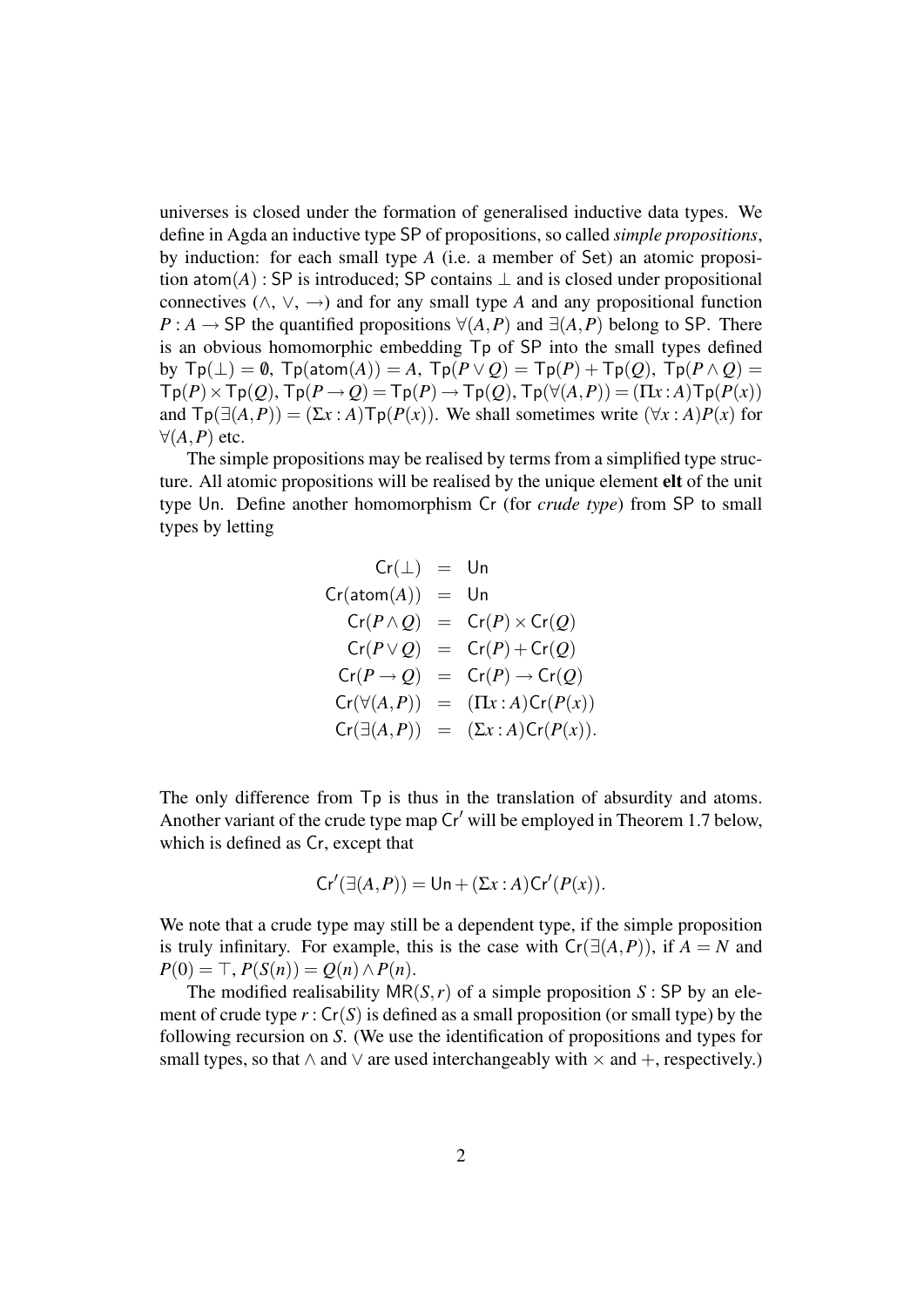$$
MR(\pm, r) = \pm
$$
  
\n
$$
MR(atom(P), r) = P
$$
  
\n
$$
MR(A \wedge B, r) = MR(A, r.1) \wedge MR(B, r.2)
$$
  
\n
$$
MR(A \vee B, \text{inl}(s)) = MR(A, s)
$$
  
\n
$$
MR(A \vee B, \text{inr}(t)) = MR(B, t)
$$
  
\n
$$
MR(A \rightarrow B, r) = (Tp(A) \rightarrow Tp(B))
$$
  
\n
$$
\wedge (\Pi s : Cr(A)) (MR(A, s) \rightarrow MR(B, r(s)))
$$
  
\n
$$
MR(\forall (A, P), r) = (\Pi x : A) MR(P(x), r(x))
$$
  
\n
$$
MR(\exists (A, P), r) = MR(P(r.1), r.2).
$$

Here *r*.1 and *r*.2 denote the first and second projections.

Remark 1.1 The above constructions work in many different type-theoretic settings. What is needed is a type universe *U* closed under  $\Pi$ ,  $\Sigma$ , + and containing basic types Un and  $\emptyset$ . Moreover the inductive construction  $SP_U$  is should be made relative to *U* instead of Set. Then

 $T_{PI}$ :  $SP_U \rightarrow U$   $Cr_U$ :  $SP_U \rightarrow U$ 

are defined by recursion on  $SP_{U}$  similarly to the above, and so is

```
MR_U : (\Pi s : SP_U)(Cr_U(s) \rightarrow U).
```
The following correctness, or conservativity, result states that each simple proposition, which is realised, is also true in the standard interpretation.

**Theorem 1.2** *For any S* : SP *and*  $r$  : Cr(*S*)*, if* MR(*S*,*r*) *then*  $\text{Tp}(S)$ *.* 

**Proof.** The proof goes by induction on *S*. For  $S = \perp$  or  $S = \text{atom}(A)$  the result is immediate. For  $S = A \rightarrow B$  we took care to define realisability so that this is direct as well. Here are two examples of the inductive step.

Suppose  $MR(A \vee B, r)$ . If  $r = in|(s)$ , then  $MR(A, s)$  is true. By the inductive hypothesis, we get  $\text{Tp}(A)$  and hence also  $\text{Tp}(A \lor B)$ . The argument for  $r = \text{inr}(t)$ is similar.

Assume  $MR(\forall (A, P), r)$ . Let  $a \in A$ . Then  $MR(P(a), r(a))$ , and so by the inductive hypothesis  $\text{Tp}(P(a))$ . Since *a* was arbitrary we have actually  $\text{Tp}(\forall (A, P))$ .  $\Box$ 

As a corollary there is an extraction theorem for ∀∃-formulae: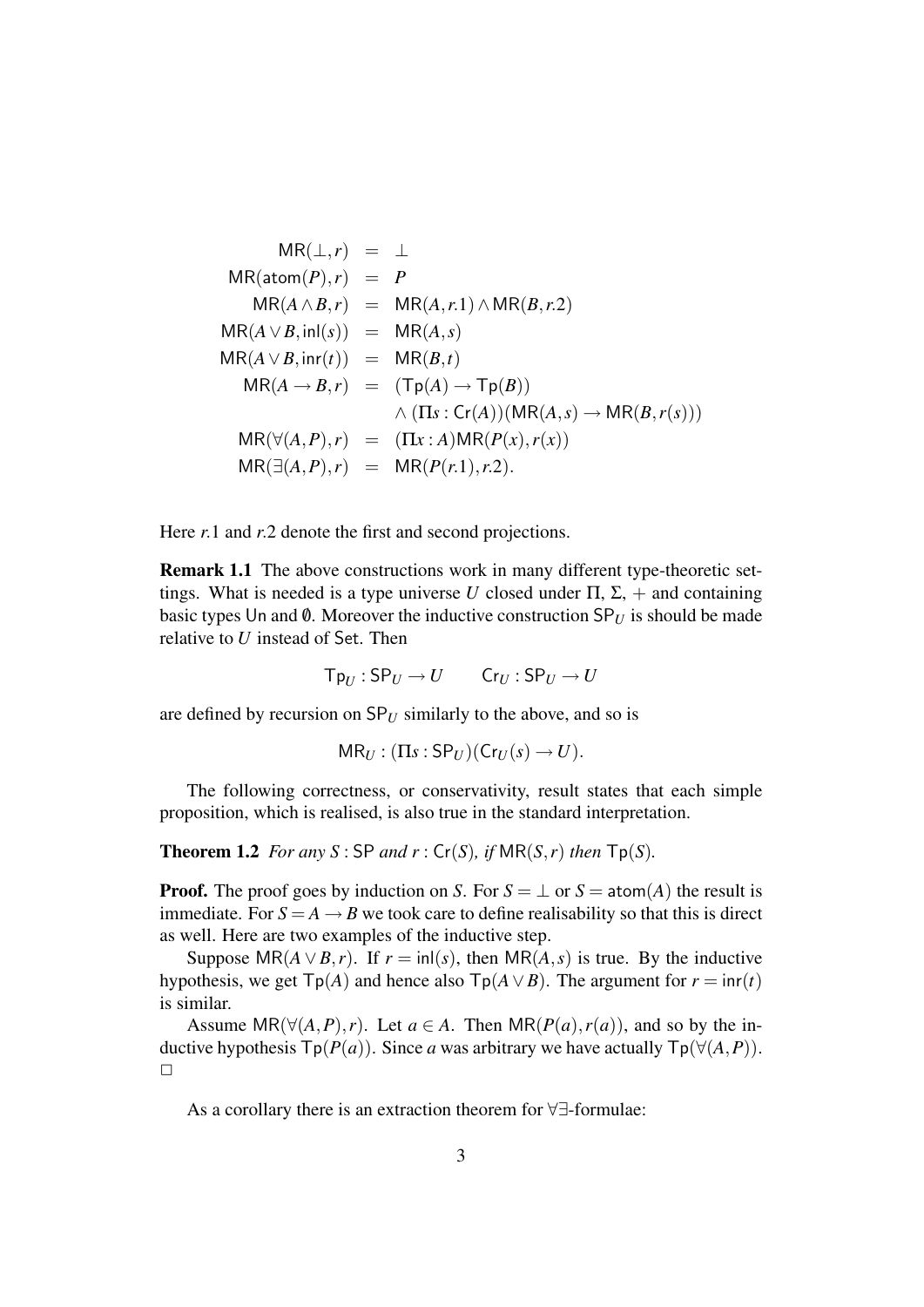**Corollary 1.3** *For small types A and B and a simple proposition*  $P(x, y)$  *where x* : *A and y* : *B, let*

$$
S = (\forall x : A)(\exists y : B)P(x, y).
$$

*If*  $MR(S,r)$  *for some r, then there is some*  $f : A \rightarrow B$  *such that*  $\text{Tr}(P(x, f(x)))$  *for all x* : *A.*

Thereby the program *f* extracted also satisfies its specification  $\text{Tp}(P(x, f(x)))$ within type theory. For  $P(x, y) = \text{atom}(R(x, y))$  this is equivalent to  $R(x, f(x))$ .

**Remark 1.4** Note the difference in the  $\forall$ -case from usual interpretations, which go from theories to theories (Troelstra 1973). It is not required that  $\mathsf{Tp}(\Pi(A, P))$ is added to the condition, since this follows from the correctness theorem in the present internalised version.

We present an intuitionistic infinitary propositional logic *IPC*<sub>∞</sub> in type theory in which quantifiers are understood as infinitary versions of conjunction and disjunction. The system has a restriction on the absurdity axiom to atomic formulae.

| $A \vdash A$                                                  | $\frac{A \vdash B \quad B \vdash C}{A \vdash C}$ |                                                                 |
|---------------------------------------------------------------|--------------------------------------------------|-----------------------------------------------------------------|
|                                                               | $A \vdash$ atom(P), for any inhabited P          |                                                                 |
|                                                               | $A \wedge B \vdash A$ $A \wedge B \vdash B$      | $\frac{C\vdash A\quad C\vdash B}{C\vdash A\land B}$             |
| $\perp \vdash \mathsf{atom}(P)$                               |                                                  |                                                                 |
|                                                               | $A \vdash A \vee B$ $B \vdash A \vee B$          | $\frac{A \vdash C \quad B \vdash C}{A \lor B \vdash C}$         |
| $\frac{A \wedge B \vdash C}{A \vdash B \rightarrow C}$        |                                                  | $\frac{A \vdash B \to C}{A \land B \vdash C}$                   |
| $\frac{A \vdash P(t) \quad (t : S)}{A \vdash \forall (S, P)}$ |                                                  | $A \vdash \forall (S, P) \quad t : S$<br>$A \vdash P(t)$        |
| $\frac{P(t) \vdash A \quad (t : S)}{\exists (S, P) \vdash A}$ |                                                  | $\exists (S,P)\vdash A \quad t:S$<br>$\overline{P(t) \vdash A}$ |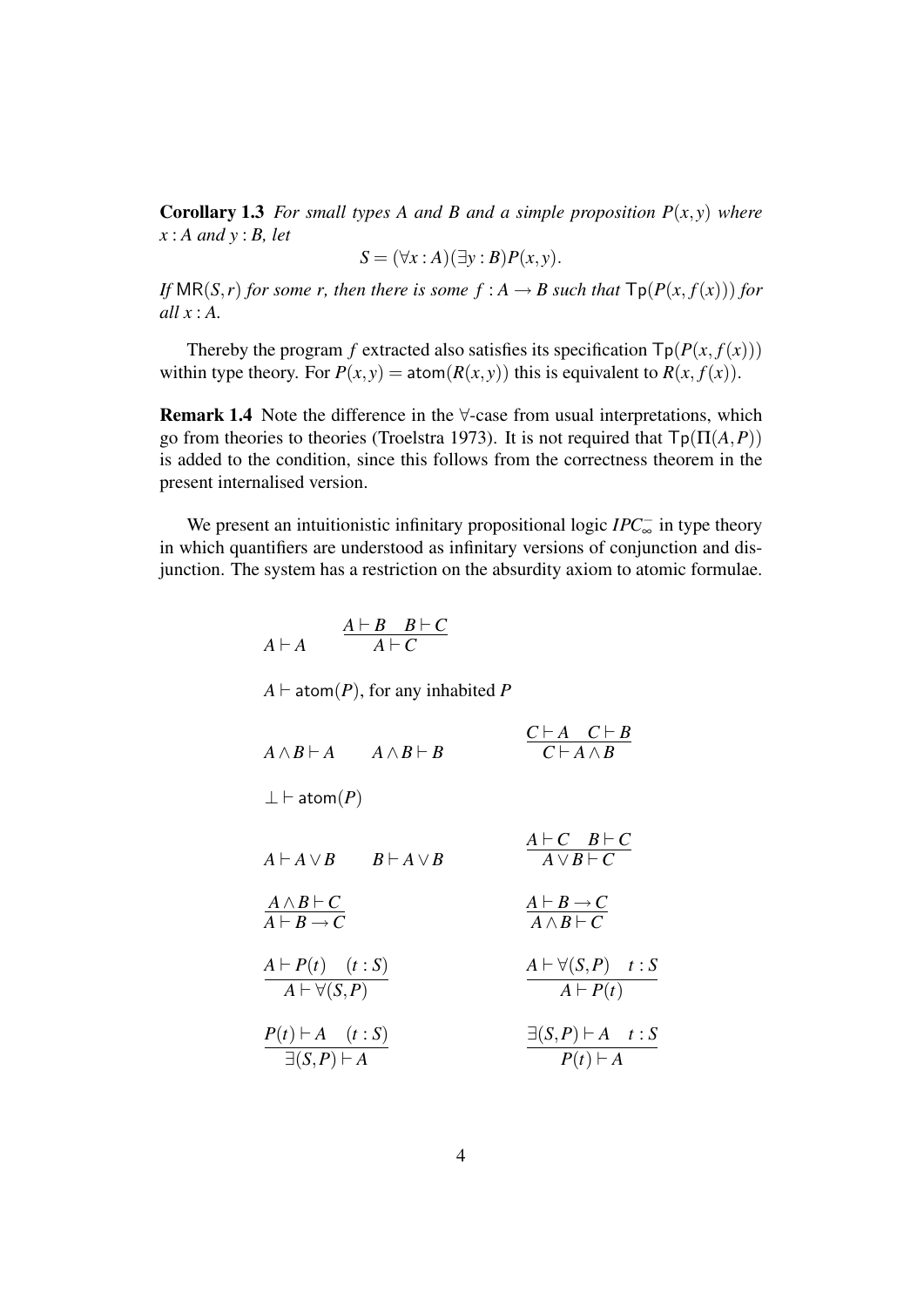Remark 1.5 Note in particular that the existential quantifier is of the weak kind, as in first order logic. For  $S = \emptyset$  each  $\exists (S, P)$  works as absurdity constant. However, if we wish to avoid empty sets as types of realisers, the restricted absurdity axiom  $\perp \vdash$  atom(P) should be used. The full absurdity rule can be derived from the restricted one, for those propositions which do not include quantification over empty sets. By this procedure we can in principle extract simply typed programs as in Minlog.

We say that a sequent  $A \vdash B$  is MR-*realised*, if there is some *r* such that  $MR(A \rightarrow B,r)$  is true. A rule is *realised* if whenever all the sequents above the rule bar are realised, then so is the sequent below the bar.

Theorem 1.6 *The axioms and rules of the system IPC*<sup>−</sup> <sup>∞</sup> *are* MR*-realised.*

To strengthen the weak absurdity axiom to the full axiom

 $I \vdash A$ 

where  $A$ : SP may be arbitrary, we use the crude type map  $Cr'$  instead and introduce MR'. This is defined recursively as MR apart from the case for the existential quantifier:

$$
MR'(\exists (S, P), \text{inl}(s)) = \bot
$$
  

$$
MR'(\exists (S, P), \text{inr}(t)) = MR'(P(t.1), t.2).
$$

Theorem 1.2 and Corollary 1.3 now go through with  $MR'$  and  $Cr'$  in place of MR and Cr.

The proof of soundness of the logical rules and axioms is similar as for Theorem 1.6, with the exception for the verification of the absurdity rule, and the left existential rule. This requires a special device. Namely a function which to each  $P$ : SP assigns an element, called element(*P*), of  $Cr'(P)$  is necessary. This function is defined straightforwardly by recursion on *P*. Some key clauses are

$$
\begin{array}{rcl}\n\mathsf{element}(\exists(A,P)) & = & \mathsf{inl}(\mathsf{elt}) \\
\mathsf{element}(\forall(A,P)) & = & \lambda x.\mathsf{element}(P(x)) \\
\mathsf{element}(A \lor B) & = & \mathsf{inl}(\mathsf{element}(A)).\n\end{array}
$$

Observe that no such element need to exist when employing the first definition of Cr, e.g. in the case  $Cr(\exists (\emptyset, P)) = (\Sigma x : \emptyset) Cr(P(x)).$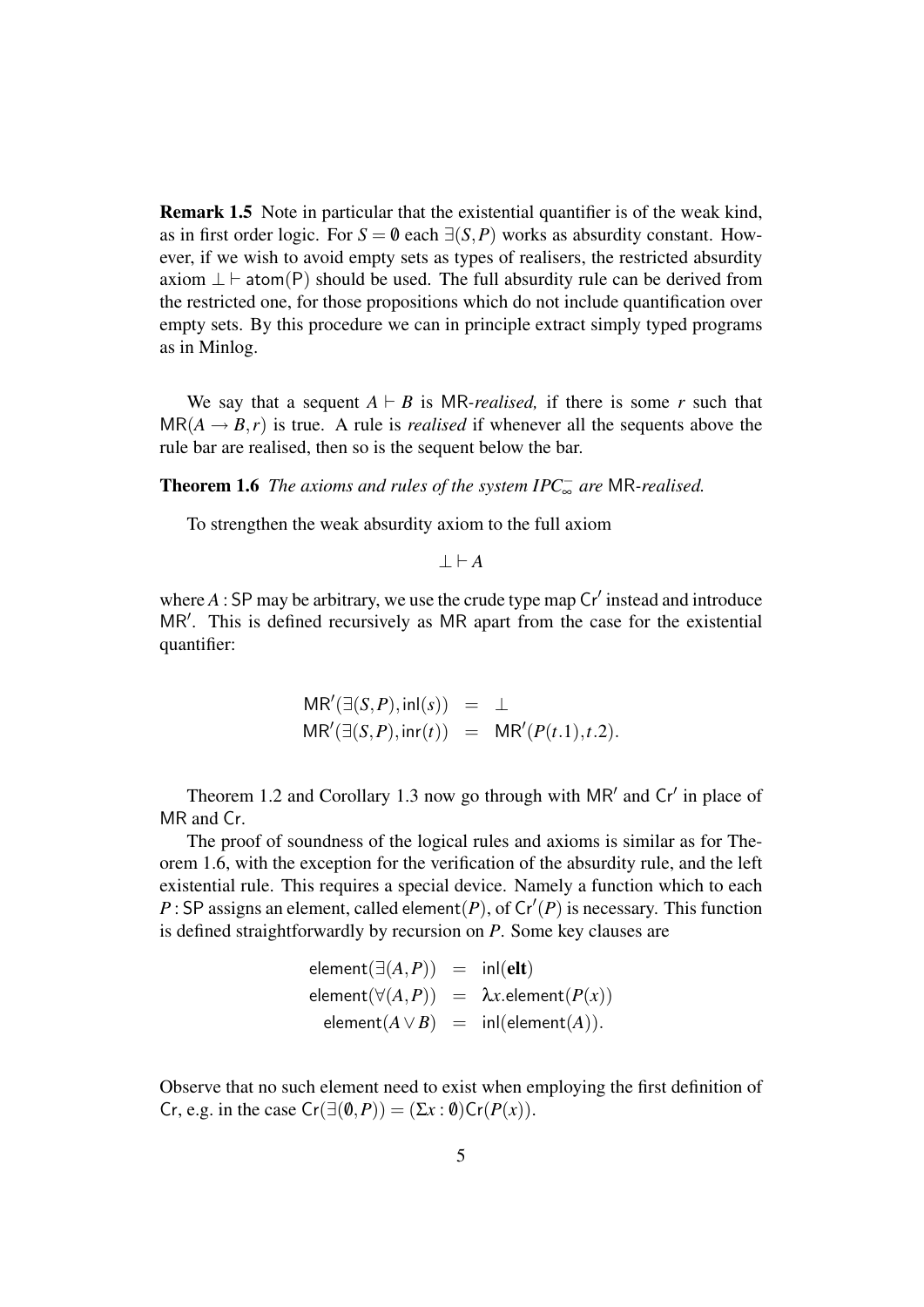**Theorem 1.7** *The axioms and rules of the full system IPC* $_{\infty}$  *(IPC* $_{\infty}^-$  *and the full* absurdity axiom) are MR'-realised.

We mention some useful mathematical axioms that are realisable:

**Lemma 1.8** *For each propositional function P* :  $\mathbb{N} \rightarrow$  SP *the induction scheme* 

 $P(0) \wedge (\forall x : \mathbb{N})[P(x) \rightarrow P(S(x))] \rightarrow (\forall x : \mathbb{N})P(x)$ 

*is both* MR-realised and MR'-realised.

**Lemma 1.9** *For any binary propositional function P* :  $A \times B \rightarrow SP$  *the type-theoretic choice principle*

$$
(\forall x:A)(\exists y:B)P(x,y) \rightarrow (\exists g:A \rightarrow B)(\forall x:A)P(x,g(x))
$$

is MR-realisable. In case B is inhabited, the principle is MR<sup>'</sup>-realisable as well.

**Proof.** The non-trivial part is to prove the second statement. Suppose  $b_0 : B$  and  $r: Cr'(S)$  and  $p: MR'(S,r)$ , where  $S = (\forall x:A)(\exists y:B)P(x,y)$ . Define an auxiliary operation  $f(x, w)$ :  $(\Sigma y : B)Cr'(P(x, y))$  where  $x : A$  and  $w : C'((\exists y : B)P(x, y))$ , by cases

$$
f(x, \text{inl}(u)) = \langle b_0, \text{element}(P(x, b_0)) \rangle
$$
  

$$
f(x, \text{inr}(y)) = y.
$$

The realiser  $k$  for the implication is now given by

$$
k(r) = \langle \lambda x.f(x,r(x)).1, \lambda x.f(x,r(x)).2 \rangle
$$

To prove it is a realiser, use  $\bot$ -elimination for the case  $r(x) = \text{inl}(u)$ .  $\Box$ 

The following result is often useful to verify realisability.

Lemma 1.10 *If the* Tp*-translation of the proposition*

 $(\forall x_1 : A_1) \cdots (\forall x_n : A_n) [O(x_1, \ldots, x_n) \rightarrow P(x_1, \ldots, x_n)]$ 

*is true and P is atomic or*  $\perp$ , then the proposition is MR-realised as well as MR<sup>'</sup>*realised.*

**Proof.** The realising function is trivial for such a proposition:  $(\lambda x_1) \cdots (\lambda x_n)(\lambda r)$ elt.  $\Box$ 

Many stronger "transfer principles" are possible to establish. See Berger, Buchholz and Schwichtenberg (2002) for further results and references.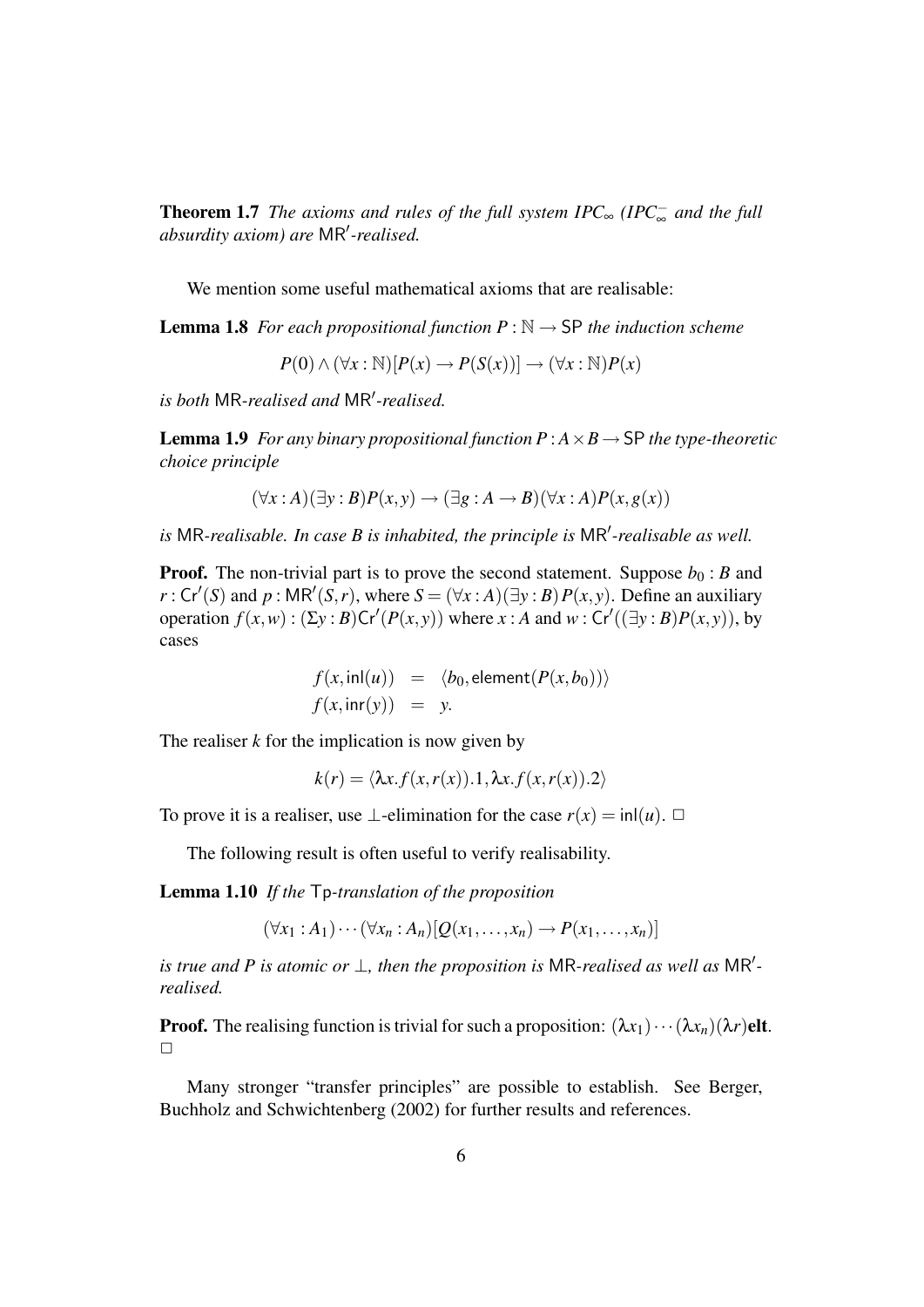## 2 An Example

We test the formalisation and extraction procedure on a simple example, which is due to Berger and Schwichtenberg. The extracted function computes Fibonacci numbers efficiently by "memoization."

A binary predicate *G* on natural numbers is given. From the axioms

 $(Ax1) G(0,0)$ 

 $(Ax2)$   $G(1,1)$ 

$$
(\text{Ax3}) \ (\forall m, k, \ell) [G(m, k) \wedge G(S(m), \ell) \rightarrow G(S(S(m)), k + \ell)].
$$

one derives by induction and intuitionistic logic the proposition

(P)  $(\forall x)(\exists k, \ell) G(x, k) \wedge G(S(x), \ell).$ 

Thus there is some realiser *f* so that

$$
MR(Ax1 \& Ax2 \& Ax3 \vdash P, f).
$$

The extracted program *p* (which is fib\_prog in the Appendix) for computing the Fibonacci sequence is then given by

$$
p(x) = f(nc, x).1
$$

where *nc* (nocontent in the Appendix) is the trivial realiser for Ax1 & Ax2 & Ax3. After a normalisation process one gets the program:

```
p x =(case x of {
     (zero) \rightarrow t;(succ x') \rightarrowh x'
           g
           (rec
                (\setminus (z::Nat) \rightarrow C)x'
                t
                (\{x'':: \mathbb{N}at\}) \rightarrow\setminus (y::C) ->
                 h x''
                     g
                     y));}).1
```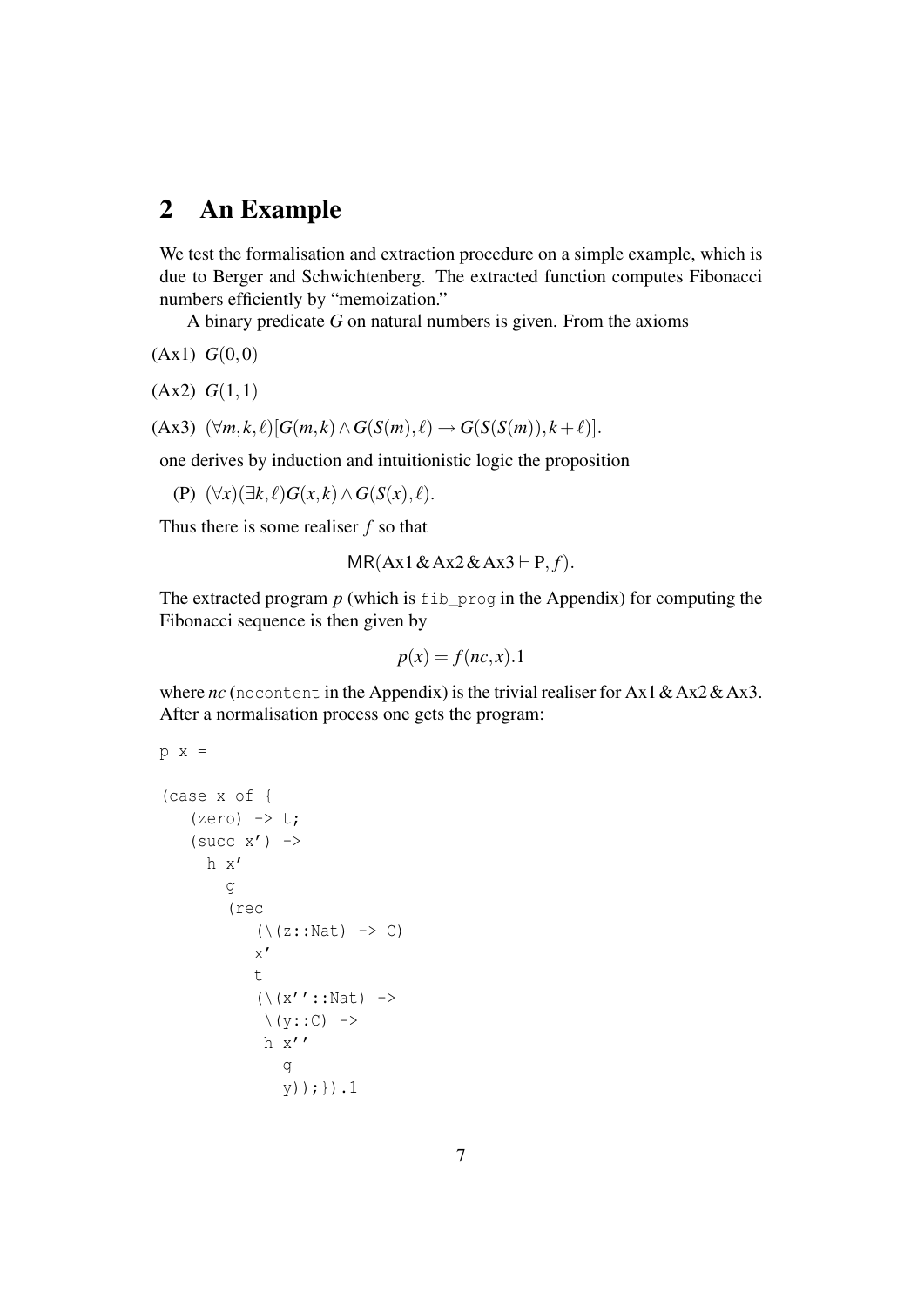where

```
C = Sigma Nat (\{k::Nat) \rightarrow Signa Nat (\{l::Nat) \rightarrow Unit\})h v p q = \langle q.2.1;\langle \text{case q.2.1 of } \{(\text{zero}) \rightarrow \text{q.1}; \}(succ u) \rightarrow succ (q.1 + u);
                                                   }
                                     ; <b>q.2.2.2;</b> e \rightarrow>t = \langle zero; \angle succ zero; \langle e; e \rangleq = \{(x, y, z::Nat) \rightarrow \{(h, j::Unit) \rightarrow ee = elt0
```
Remark 2.1 Note that all truly dependent types have disappeared. The type *C* is really the type  $N \times (N \times Un)$ .

The normalised program has been computed using the partial normalisation procedure of Agda on selected subexpressions, and was thus not completely automatic. We also introduced the abbreviations  $C, h, t, g, e$  by hand. Some syntactical sugar for lambda expressions and pairs is added.

#### References

U. Berger, W. Buchholz and H. Schwichtenberg. Refined Program Extraction from Classical Proofs, *Annals of Pure and Applied Logic* 114(2002), 3–25.

H. Benl, U. Berger, M. Seisenberger, H. Schwichtenberg and W. Zuber. Proof theory at work: Program development in the Minlog system. In: W. Bibel and P.H. Schmitt (eds.), *Automated Deduction, Vol. II,* Kluwer 1998.

C. Coquand. *The interactive theorem prover Agda.* Chalmers University of Technology, Department of Computer Science and Engineering, 2000 URL: www.cs.chalmers.se/˜catarina/agda/

P. Letouzey. *Programmation fonctionelle certifiée: L'extraction de programmes dans l'assistant Coq.* Thèse de doctorat, Université de Paris Sud, 2004.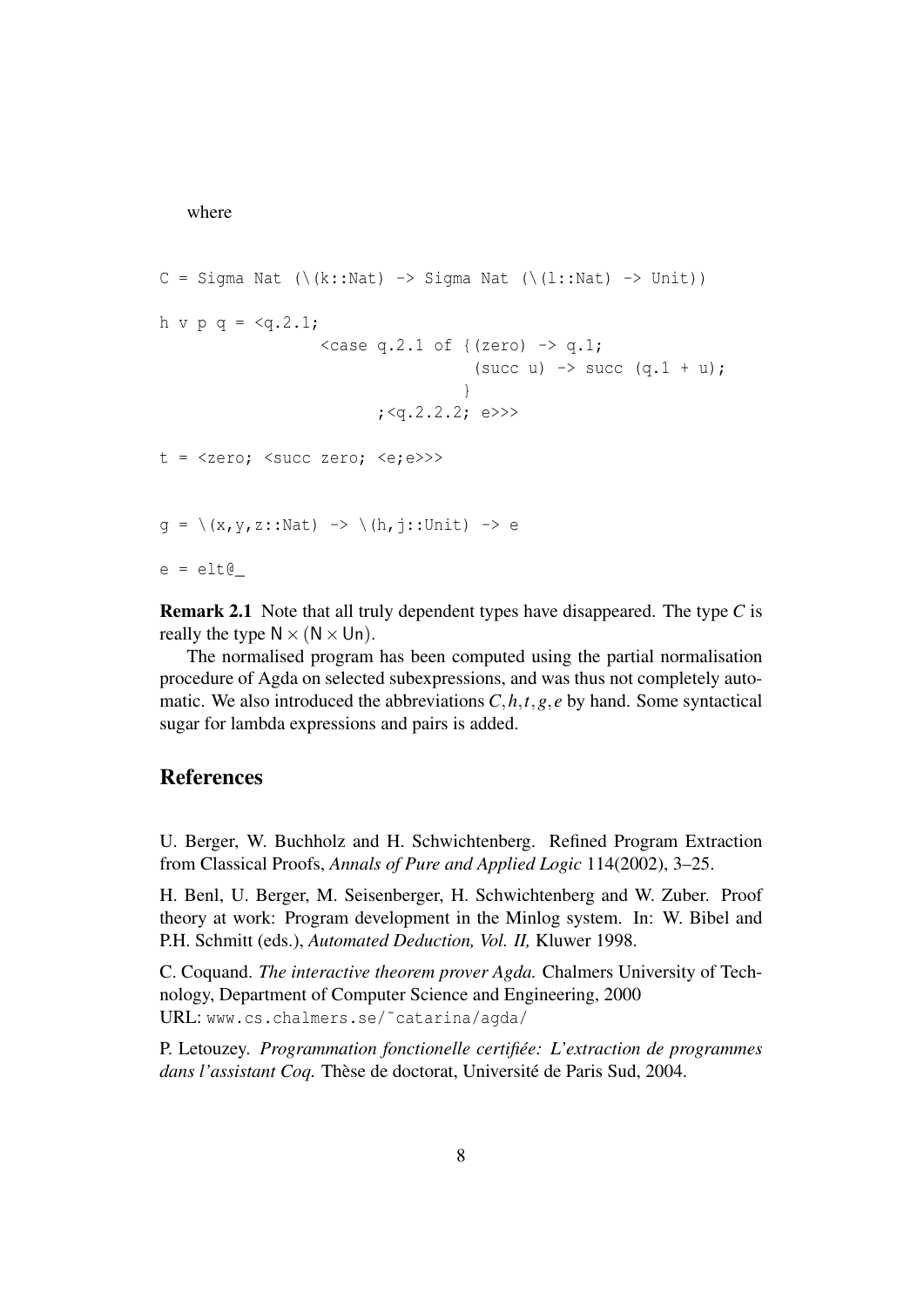P. Martin-Löf. *An intuitionistic theory of types.* Technical report, Department of Mathematics, University of Stockholm, 1972. Reprinted in (Sambin and Smith 1998).

G. Sambin and J. Smith (eds.). *Twenty-Five Years of Type Theory.* Oxford University Press, 1998.

H. Schwichtenberg. *Minimal Logic for Computable Functions.* Mathematisches Institut der Universität München, Preprint October 30, 2004.

A.S. Troelstra. *Metamathematical Investigation of Intuitionistic Analysis and Arithmetic.* Springer 1973.

A.S. Troelstra and D. van Dalen. *Constructivism in Mathematics, vol. I and II.* North-Holland 1988.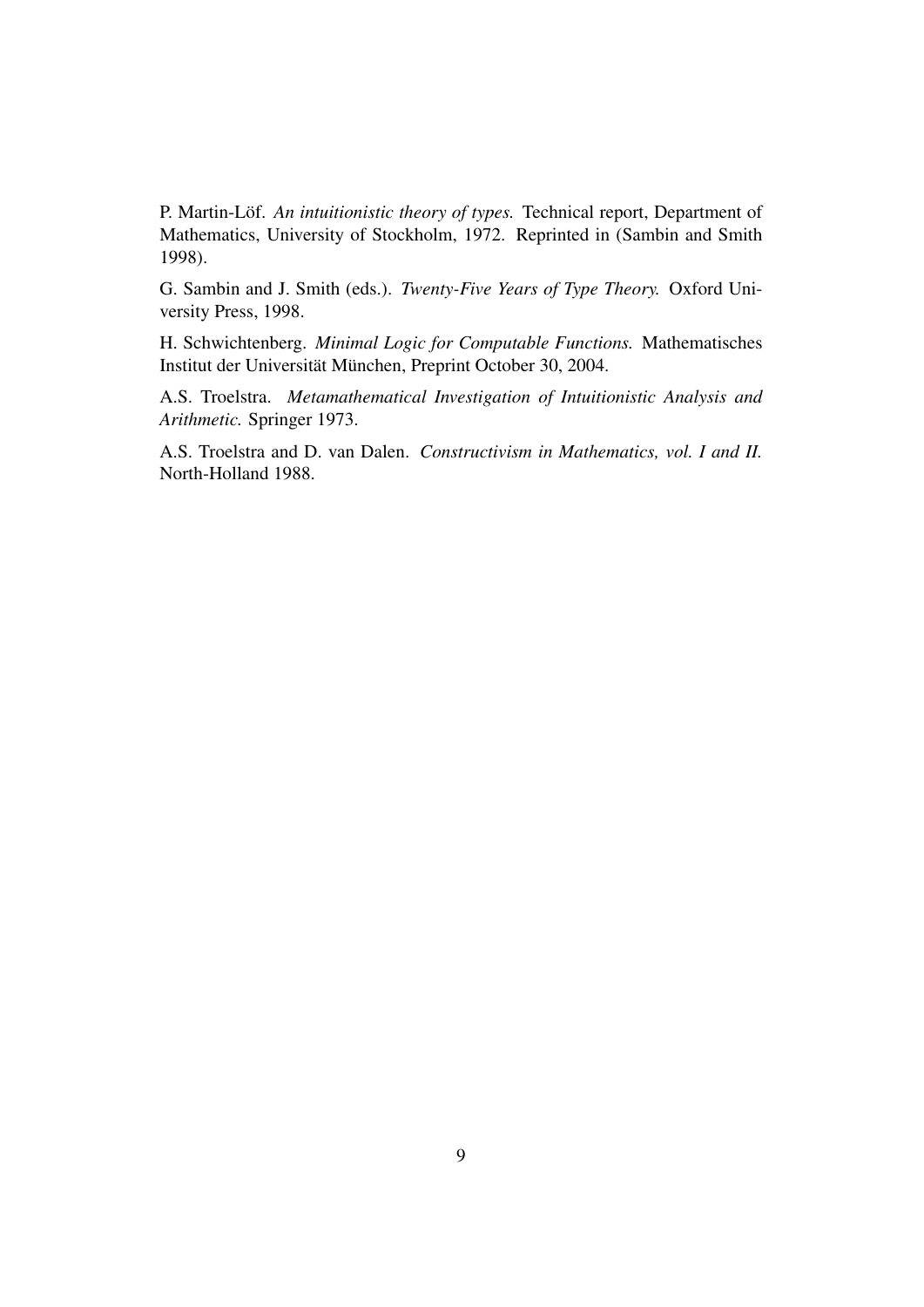## Appendix: Formalised theorems

Agda/IAgda version 2003-08-09, with the aid of the Alfa, have been used in this formalisation. The files of this appendix and of the complete formalisation are available at URL:

www.math.uu.se/~palmgren/modif

#### Below is a printout of the file realisability.agda

```
--#include "BasicTypeTheory.agda"
-- The simple propositions are defined as an inductive data type
-- where there is an atomic formula atom(P) for
-- each (constructive) proposition P
SP :: Type
  = data absurd |
         atom (P::Set) |
          sand (a::SP) (b::SP) |
          simp (a::SP) (b::SP) |
          sor (a::SP) (b::SP) |
          forall (A::Set) (P::A -> SP) |
          exists (A::Set) (P::A -> SP)
-- translation to ordinary proposition
Tp (S::SP) :: Set
  = case S of {
       (absurd) -> Absurd;
       (atom P) \rightarrow P;(sand a b) \rightarrow Cart (Tp a) (Tp b);
       (simp a b) \rightarrow Tp a \rightarrow Tp b;
       (sor a b) \rightarrow Sum (Tp a) (Tp b);
       (forall A P) \rightarrow Pi A (\(h::A) \rightarrow Tp (P h));
       (exists A P) \rightarrow Sigma A (\(h::A) \rightarrow Tp (P h));}
-- make types for realising terms
Cr (S::SP) :: Set
  = case S of {
       (absurd) -> Unit;
       (atom P) \rightarrow Unit;(sand a b) \rightarrow Cart (Cr a) (Cr b);
       (simp a b) \rightarrow Cr a \rightarrow Cr b;(\text{sor a b}) \rightarrow \text{Sum (Cr a) (Cr b)};
       (forall A P) \rightarrow Pi A (\(h::A) \rightarrow Cr (P h));
       (exists A P) \rightarrow Sigma A (\(h::A) \rightarrow Cr (P h));}
-- Modified realisability with truth (see implication case)
MR (S::SP)(r::Cr S) :: Set
  = case S of {
      (absurd) -> Absurd;
       (atom P) \rightarrow P;(sand a b) \rightarrow and (MR a r. 1) (MR b r. 2);
```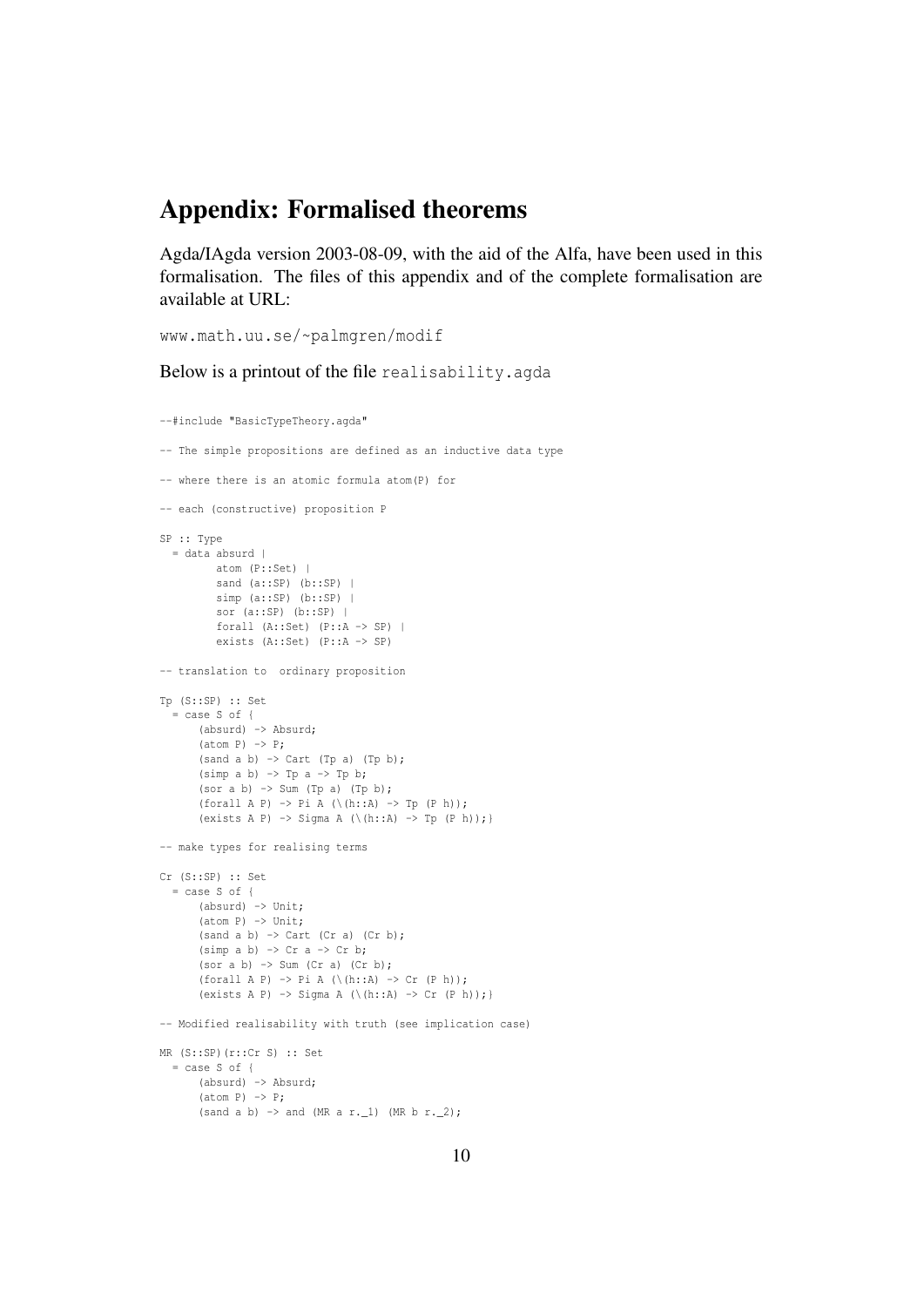```
and ((x::Cr a) \rightarrow MR a x \rightarrow MR b (r x)) (Tp a \rightarrow Tp b);
       (sor a b) \rightarrowcase r of {
            (int x) \rightarrow MR a x;(\text{inr } y) \rightarrow \text{MR } b y;(forall A P) \rightarrow (t:: A) \rightarrow MR (P t) (r t);
       (exists A P) \rightarrow MR (P r. 1) r. 2;}
-- Correctness theorem
Correct (S::SP)(r::Cr S)(p::MR S r) :: Tp S
  = case S of {
       (absurd) \rightarrow p;(\text{atom P}) \rightarrow p;(sand a b) \rightarrowstruct {
           -1 = Correct a r. 1 p.1;_{2} = Correct b r. _{2} p. _{2}; };
       (simp a b) \rightarrow p._2;
       (sor a b) \rightarrowcase r of {
            (inl x) \rightarrow inl@_ (Correct a x p);
            (int y) \rightarrow int@_ (Correct b y p);(forall A P) \rightarrow \langle x : A \rangle \rightarrow Correct (P x) (r x) (p x);
       (exists A P) \rightarrowstruct {
             1 = r.1;2 = Correct (P 1) r. 2 p; }; }
-- predicate for realised formulas
Realized (A::SP) :: Set
  = sig{real :: Cr A;
         pf :: MR A real;}
Correct_2 (A::SP)(pf::Realized A) :: Tp A
  = Correct A pf.real pf.pf
-- extraction theorem for AE-formulas
Extract (A::Set)
          (B::Set)
          (P::A \rightarrow B \rightarrow SP)(pfe::Realized (forall@_ A (\(x::A) -> exists@_ B (\(y::B) -> P x y))))
  :: Pi A (\{x::A\}) \rightarrow Sigma B (\{y::B\}) \rightarrow Tp (P \times y))= \langle (x: : A) \rangleCorrect_2
       (exists@_ B (\\(y::B) \rightarrow P x y))(struct {
           real = pfe.real x;
          pf = pfe.pf x;true_impl_realised (A::Set)(B::Set)(p::A -> B)
  :: Realized (simp@_ (atom@_ A) (atom@_ B))
  = struct {
       real = \hbar(h::Cr (atom@_ A)) -> h;
       pf =struct {
             1 = \{ (x::Cr \ (atom@A)) \rightarrow p;2 = p; };
```
 $(simp a b)$   $\rightarrow$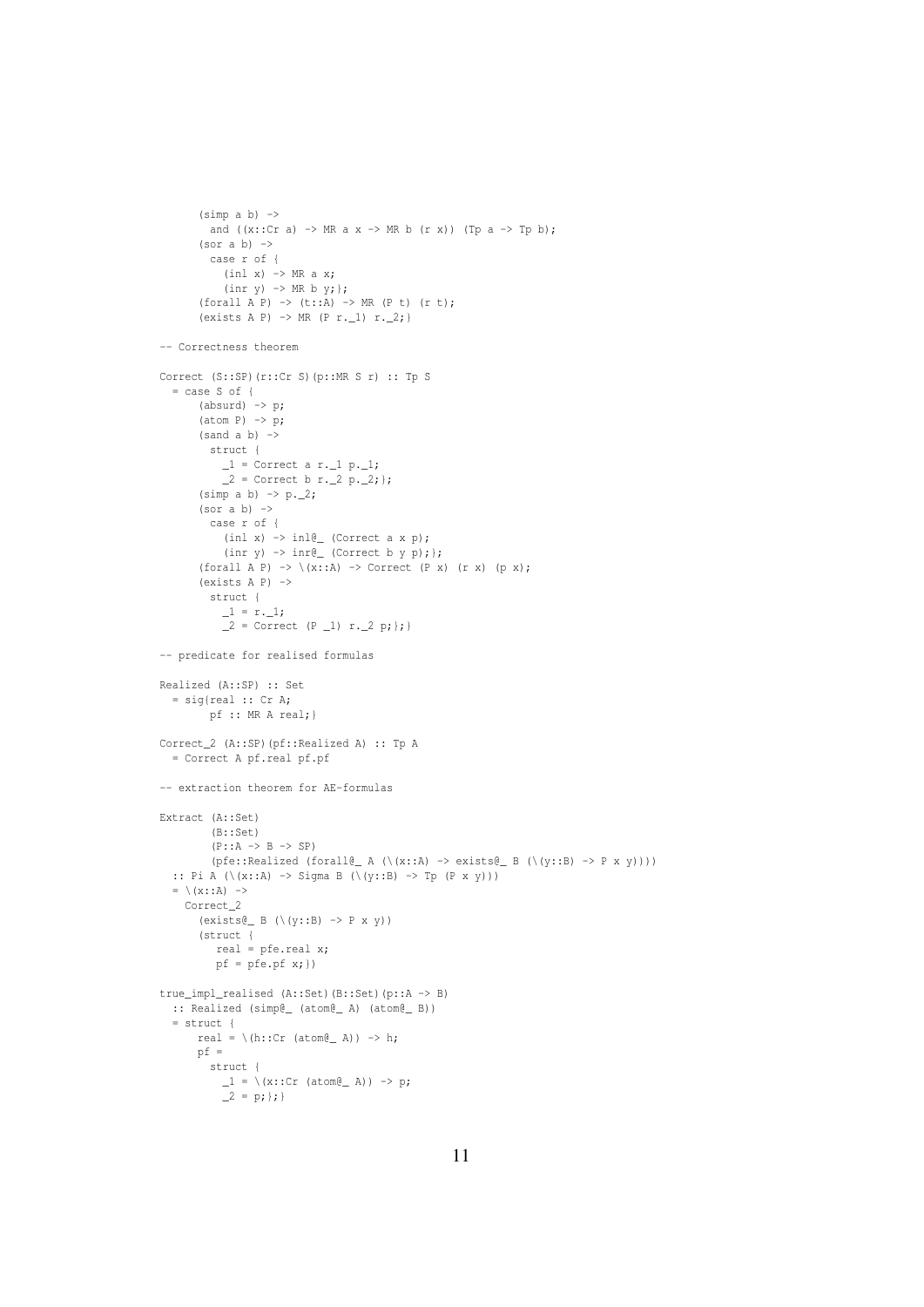```
-- First order logic rules for realisability
Entails (a::SP)(b::SP) :: SP
 = simp@_ a b
truthaxiom (a::SP)(P::Set)(p::P)
 :: Realized (Entails a (atom@_ P))
  = struct {
      real = \hbar(h::Cr a) -> elt\ell;
      pf =struct {
           1 = \{ (x: : Cr a) \rightarrow \{ (h: : MR a x) \rightarrow p;2 = \{h: f(p a) \rightarrow p; f\}-- exfalso restricted to atomic formulae
absurdityaxiom (P::Set) :: Realized (Entails absurd@_ (atom@_ P))
  = struct {
      real = \hbar(h::Cr absurd@_) -> elt@_;
      pf =struct {
           \overline{\phantom{0}} =
             \setminus(x::Cr absurd@) ->
             \hbar (h::MR absurd\ell x) ->
             elempty (MR (atom@_ P) (real x)) h;
           \angle = \(h::Tp absurd@_) -> elempty (Tp (atom@_ P)) h; };}
-- Validity of rules for first order logic
-- system essentially the one often used in categorical logic
idaxiom (a::SP) :: Realized (Entails a a)
  = struct {
      real = \hbar (h::Cr a) -> h;
      pf =struct {
          1 = \{ (x::Cr a) \rightarrow \{ (h::MR a x) \rightarrow h;2 = \{(h::Tp a) \rightarrow h; \};cut (a::SP)
    (b::SP)(c::SP)(p1::Realized (Entails a b))
    (p2::Realized (Entails b c))
  :: Realized (Entails a c)
  = struct {
      real = \langle h::Cr a \rangle \rightarrow p2.read (pl.read h);pf =struct {
           -1 =\setminus (x::Cr a) ->
            \langle h::MR a x \rangle ->
            p2.pf._1 (p1.real x) (p1.pf._1 x h);
           \_2 = \{(h::Tp a) \rightarrow p2.pf. 2 (p1.pf. 2 h); \}And_i (a::SP)
       (b::SP)(c::SP)(p1::Realized (Entails a b))
      (p2::Realized (Entails a c))
  :: Realized (Entails a (sand@_ b c))
  = struct {
```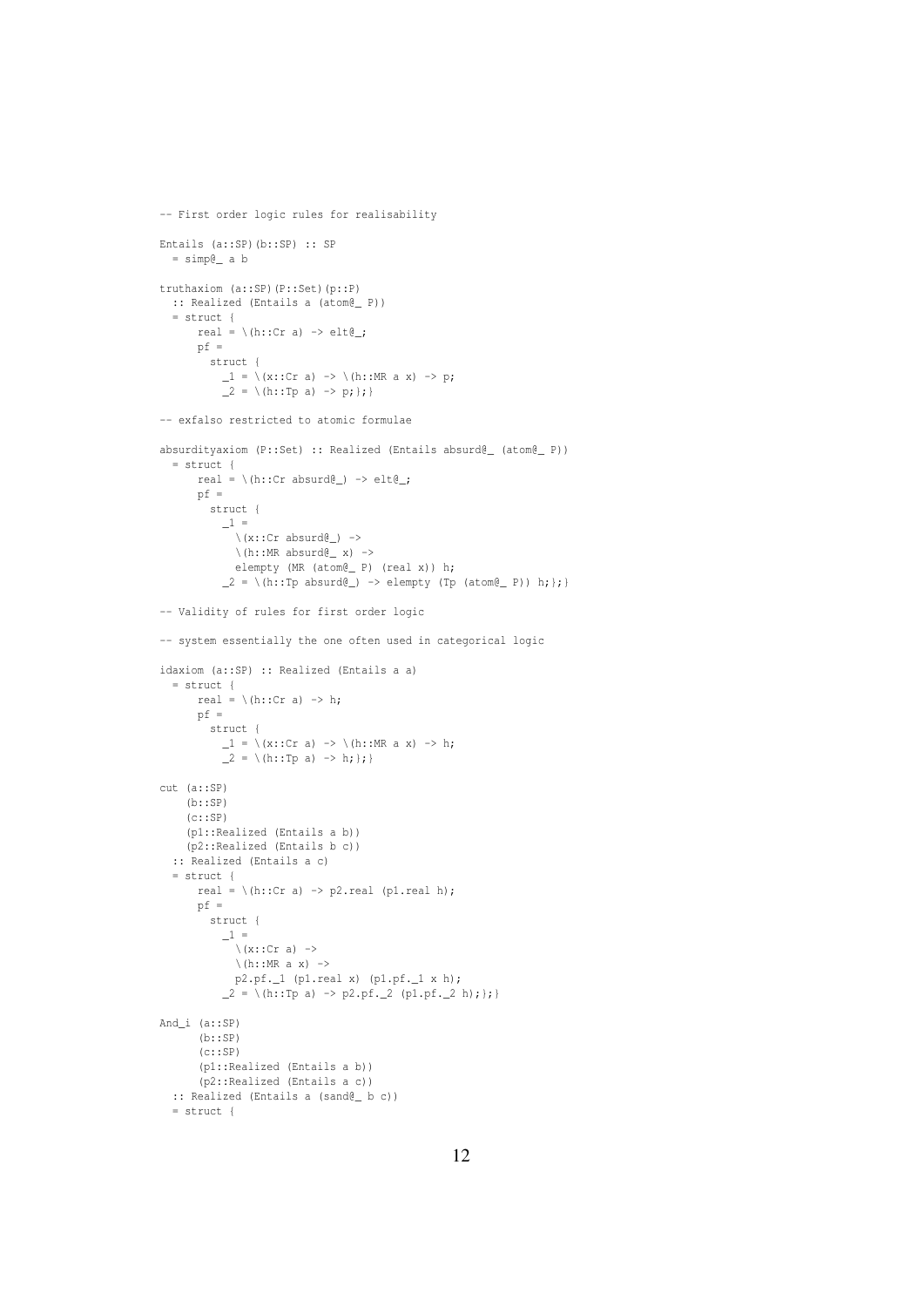```
real =
          \langle (h::Cr a) ->
          struct {
            _1 = p1.real h;
           \frac{1}{2} = p2.real h; };
       pf =struct {
            \overline{\phantom{a}} =
              \setminus (x::Cr a) ->
              \setminus (h::MR a x) ->
              struct {
                 _1 = p1.pf.1 x h;2 = p2.pf.1 x h;2 =\langle (h::Tp a) ->
               struct {
                 _1 = p1.pf.2 h;\frac{-1}{2} = p2.pf. 2 h; }; }; }
And_e1 (a::SP)(b::SP) :: Realized (Entails (sand@_ a b) a)
  = struct {
       real = \hbar::Cr (sand@_ a b)) -> h.1;
       pf =struct {
            1 = \{ (x::Cr \ (sand@ a b)) \rightarrow \{(h::MR \ (sand@ a b) x) \rightarrow h.1;\frac{1}{2} = \{(h:TP \text{ (sand}\_{a} b)) \rightarrow h.\_{1};\}And_e2 (a::SP)(b::SP) :: Realized (Entails (sand@_ a b) b)
  = struct {
      real = \(h::Cr (sand@_ a b)) -> h._2;
       pf =struct {
             1 = \{(x::Cr \ (sand \ell_a b)) \rightarrow \{(h::MR \ (sand \ell_a b) x) \rightarrow h.2\}2 = \{(h::Tp (sand@_ a b)) \rightarrow h._2; \};Imp_i (a::SP)
       (b::SP)
       (c::SP)(p::Realized (Entails (sand@_ a b) c))
  :: Realized (Entails a (simp@_ b c))
  = struct {
       real =
          \langle h::Cr a \rangle \rightarrow\langle (h'::Cr b) ->
          p.real
            (struct {
                1 = h;2 = h';pf =struct {
            \boxed{1} =
              \setminus (x::Cr a) ->
              \langle h::MR \space a \space x \rangle \rightarrowstruct {
                 \_1 =\backslash (x'::Cr b) \rightarrow\backslash (h'::MR b x') ->
                   p.pf._1
                      (struct {
                          1 = x;2 = x';(struct {
```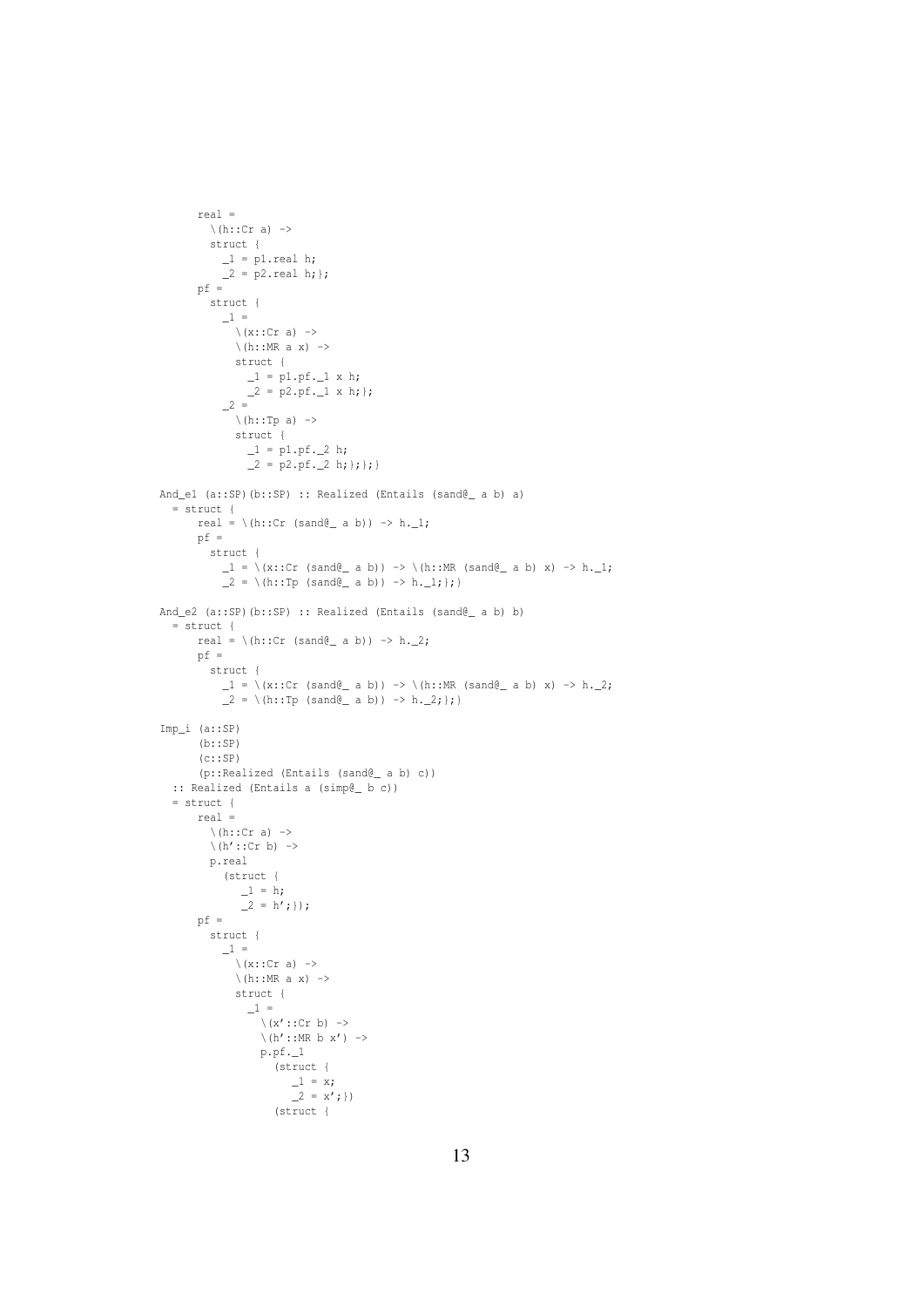```
1 = h;\frac{-}{2} = h'; });
                      2 =\backslash\left( h^{\prime}::{\rm Tp}\;\;b\right)\;\;\rightarrow% \;\;\left( h^{\prime}::{\rm Tp}\;\;b\right) \;\;t\mapsto\;\;t\mapsto\;\;t\mapsto\;\;t\mapsto\;\;t\mapsto\;\;t\mapsto\;\;t\mapsto\;\;t\mapsto\;\;t\mapsto\;\;t\mapsto\;\;t\mapsto\;\;t\mapsto\;\;t\mapsto\;\;t\mapsto\;\;t\mapsto\;\;t\mapsto\;\;t\mapsto\;\;t\mapsto\;\;t\mapsto\;\;t\mapsto\;\;t\mapsto\;\;t\mapsto\;\;t\mapsto\;\;t\mapsto\;\;p.pf._2
                            (struct {
                                 _1 = Correct a x h;
                                 -2 = h';});
                2 =\setminus (h::Tp a) ->
                   \langle (h'::Tp b) \rangle ->
                   p.pf._2
                      (struct {
                            1 = h;2 = h';}); }; }
Or_i1 (a::SP)(b::SP) :: Realized (Entails a (sor@_ a b))
   = struct {
          real = \hbar (h::Cr a) -> inl@_ h;
         pf =struct {
                \_1 = \setminus (x::Cr \text{ a}) \rightarrow \setminus (h::MR \text{ a } x) \rightarrow h;\frac{1}{2} = \{(h:tp a) \rightarrow inl@ \; h; \};\}Or_i2 (a::SP)(b::SP) :: Realized (Entails b (sor@_ a b))
   = struct {
         real = \hbar (h::Cr b) -> inr@_ h;
         pf =struct {
                 1 = \{ (x::Cr b) \rightarrow \{(h::MR b x) \rightarrow h;\_2 = \{h: f(p) \rightarrow \text{inr} \in \ h; \};Or_e (a::SP)
        (b::SP)
        (c::SP)(p1::Realized (Entails a c))
        (p2::Realized (Entails b c))
   :: Realized (Entails (sor@_ a b) c)
   = struct {
          real =
             \setminus(h::Cr (sor\ell a b)) ->
            case h of {
                 (int x) \rightarrow pl.read x;(\text{inr } y) \rightarrow p2.\text{real } y;pf =
            struct {
                \boxed{1} =
                   \setminus(x::Cr (sor\ell_a a b)) ->
                   case x of {
                      (inl x') -> \(h::MR (sor@_ a b) (inl@_ x')) -> p1.pf._1 x' h;
                      (inr y) \rightarrow \backslash (h::MR (sor\ell_a a b) (inr\ell_y)) \rightarrow p2.pf. 1 y h; };
                2 =\setminus(h::Tp (sor@ a b)) ->
                   case h of {
                      (int x) \rightarrow p1.pf.2 x;(inr y) \rightarrow p2.pf._2 y; }; }; }
Imp_e (a::SP)
         (b::SP)
          (c::SP)
          (p::Realized (Entails a (simp@_ b c)))
   :: Realized (Entails (sand@_ a b) c)
```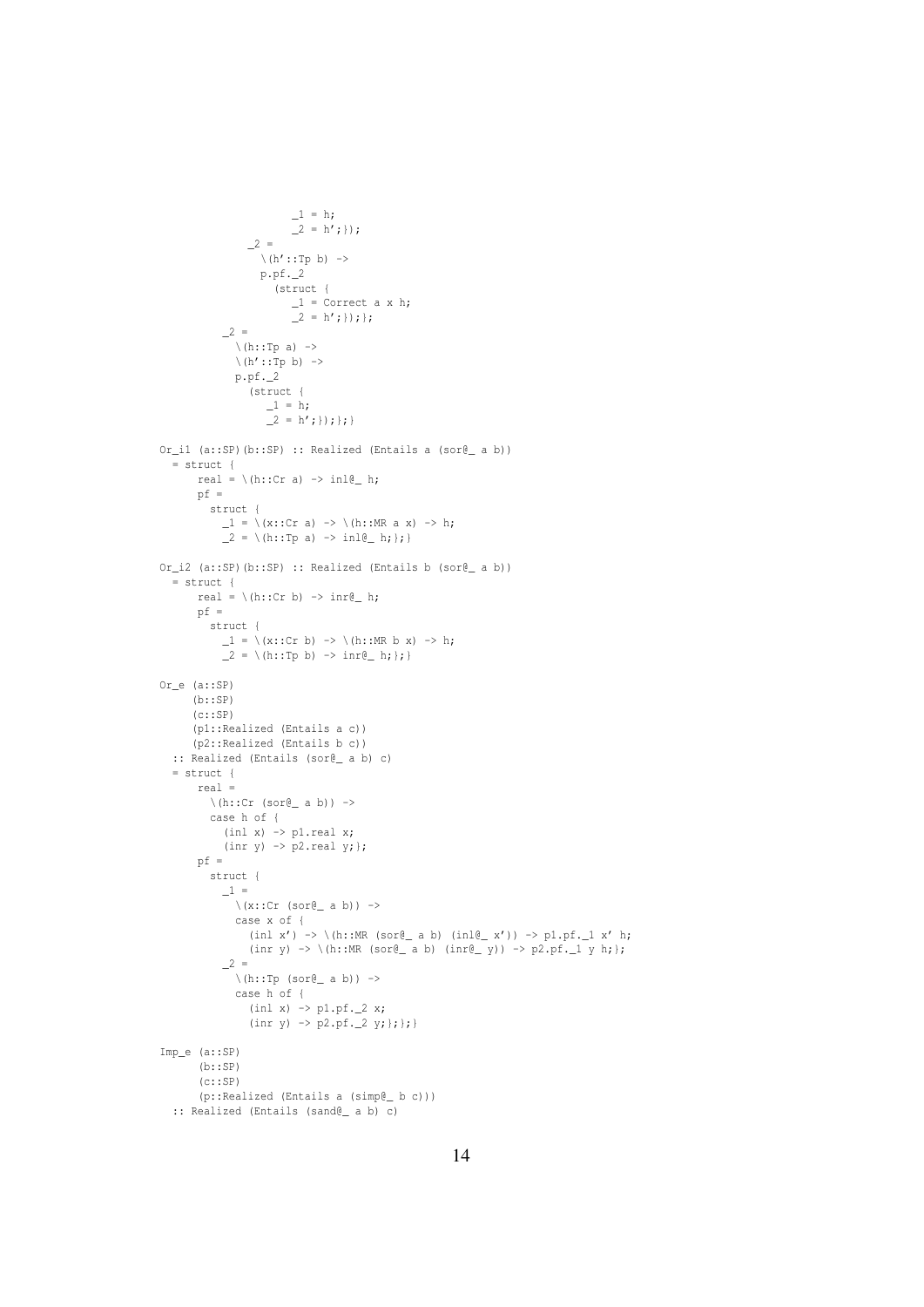```
real = \(h::Cr (sand@_ a b)) -> p.real h._1 h._2;
       pf =struct {
           \mathbf{1} =
               \setminus(x::Cr (sand\ell a b)) ->
               \hbox{th::MR} (sand \ell a b) x) ->
              let p1 :: MR (simp\ell b c) (p.real x. 1)
                      = p.pf._1 x._1 h._1
               in p1._1 x._2 h._2;
            2 =\setminus(h::Tp (sand@ a b)) ->
              let p2 :: (h':Tp a) \rightarrow tp (simple_b c)= p.p.f._2in p2 h. 1 h. 2; }All_i (A::Set)
       (a::SP)
       (P: : A \rightarrow SP)(p::(x::A) \rightarrow Realized (Entails a (P x))):: Realized (Entails a (forall@_ A P))
   = struct {
       real = \langle h::Cr\ a\rangle \rightarrow \langle x::A\rangle \rightarrow \langle p\ x\rangle. real h;
       pf =struct {
            1 = \{ (x::Cx a) \rightarrow \{(h::MR a x) \rightarrow \{(t::A) \rightarrow (p t).pf. 1 x h\}\angle = \(h::Tp a) -> \(x::A) -> (p x).pf.\angle2 h; };}
All_e (A::Set)
       (a::SP)(P: : A \rightarrow SP)(p::Realized (Entails a (forall@_ A P)))
       (x::A):: Realized (Entails a (P x))
   = struct {
       real = \hbar (h::Cr a) -> p.real h x;
       pf =let p1 :: MR (Entails a (forall@ A P)) p.real
                = p.pf
         in struct {
                 1 = \{ (x' : : Cr a) \rightarrow \{(h : : MR a x') \rightarrow pl \cdot 1 x' h x; \}2 = \{h: f(p a) \rightarrow p1.2 h x; \}Ex_i (A::Set)
      (a::SP)(P::A \rightarrow SP)(p::(x::A) \rightarrow Realized (Entails (P x) a)):: Realized (Entails (exists@_ A P) a)
  = struct {
       real = \hbar (h::Cr (exists@_ A P)) -> (p h._1).real h._2;
       pf =struct {
            \_1 =\setminus(x::Cr (exists@_ A P)) ->
              \hbox{th::MR} (exists@_ A P) x) ->
              (p x._1).pf._1 x._2 h;
            \angle = \(h::Tp (exists@_ A P)) -> (p h.\angle1).pf.\angle2 h.\angle2;};}
Ex_e (A::Set)
      (a::SP)
      (P::A \rightarrow SP)(p::Realized (Entails (exists@_ A P) a))
```
 $=$  struct {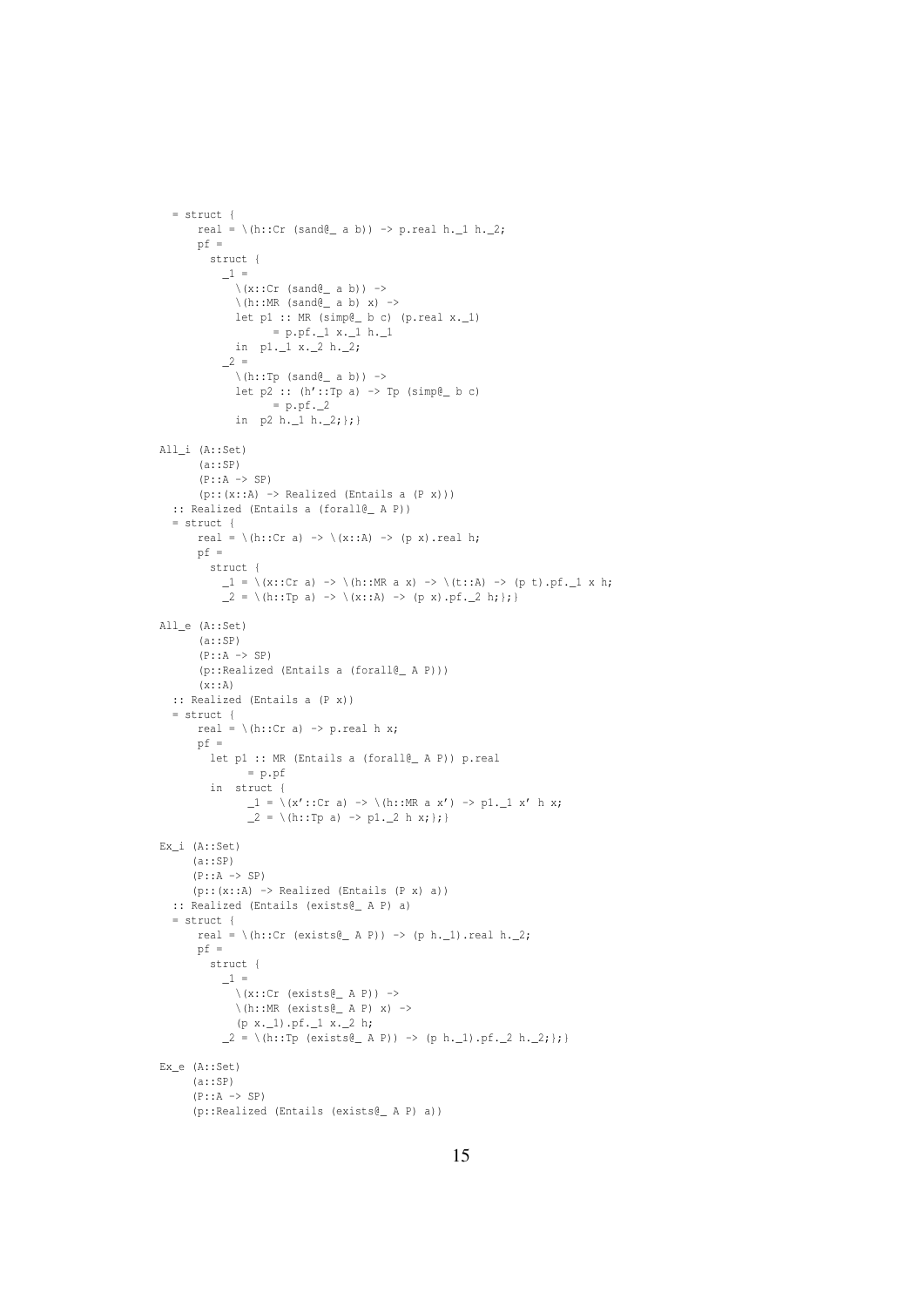```
(x::\mathbb{A}):: Realized (Entails (P x) a)
= struct {
     real =
        \setminus (h: : \texttt{Cr} (P x)) \;\; \rightarrowp.real
            (struct {
               -1 = x;-2 = h; } };
     pf =struct {
           -1 =\setminus (x'::Cr (P x)) \rightarrow\langle h::MR (P x) x' \rangle ->
             p.pf._1
                 (struct {
                   _1 = x;\frac{-}{2} = x';h;
            2 =\backslash\left(\text{h}:\texttt{:Tp (P x)}\right)\rightarrowp.pf._2
                 (struct {
                     -1 = x;\begin{bmatrix} 2 & = & h; \end{bmatrix}; }; }
```
### The Example

File: ex\_realisability.agda

```
--#include "realisability.agda"
Ex_i2 (A::Set)(P::A \rightarrow SP)(x::A)
 :: Realized (Entails (P x) (exists@_ A P))
  = Ex_e A (exists@_ A P) P (idaxiom (exists@_ A P)) x
All e2 (A::Set) (P::A \rightarrow SP) (x::A):: Realized (Entails (forall@_ A P) (P x))
  = All_e A (forall@_ A P) P (idaxiom (forall@_ A P)) x
modus_ponens (a::SP)(b::SP)
 :: Realized (Entails (sand@_ (simp@_ a b) a) b)
  = Imp_e (simp@_ a b) a b (idaxiom (simp@_ a b))
prop_lemma (a::SP)(b::SP)(c::SP)
  :: Realized
      (Entails (simp@_ a (simp@_ b c)) (simp@_ (sand@_ a b) (sand@_ b c)))
  = Imp_i
      (simp@_ a (simp@_ b c))
      (sand@_ a b)
      (sand@_ b c)
      (And_i
         (sand@_ (simp@_ a (simp@_ b c)) (sand@_ a b))
         b
         c
         (cut
            (sand@_ (simp@_ a (simp@_ b c)) (sand@_ a b))
```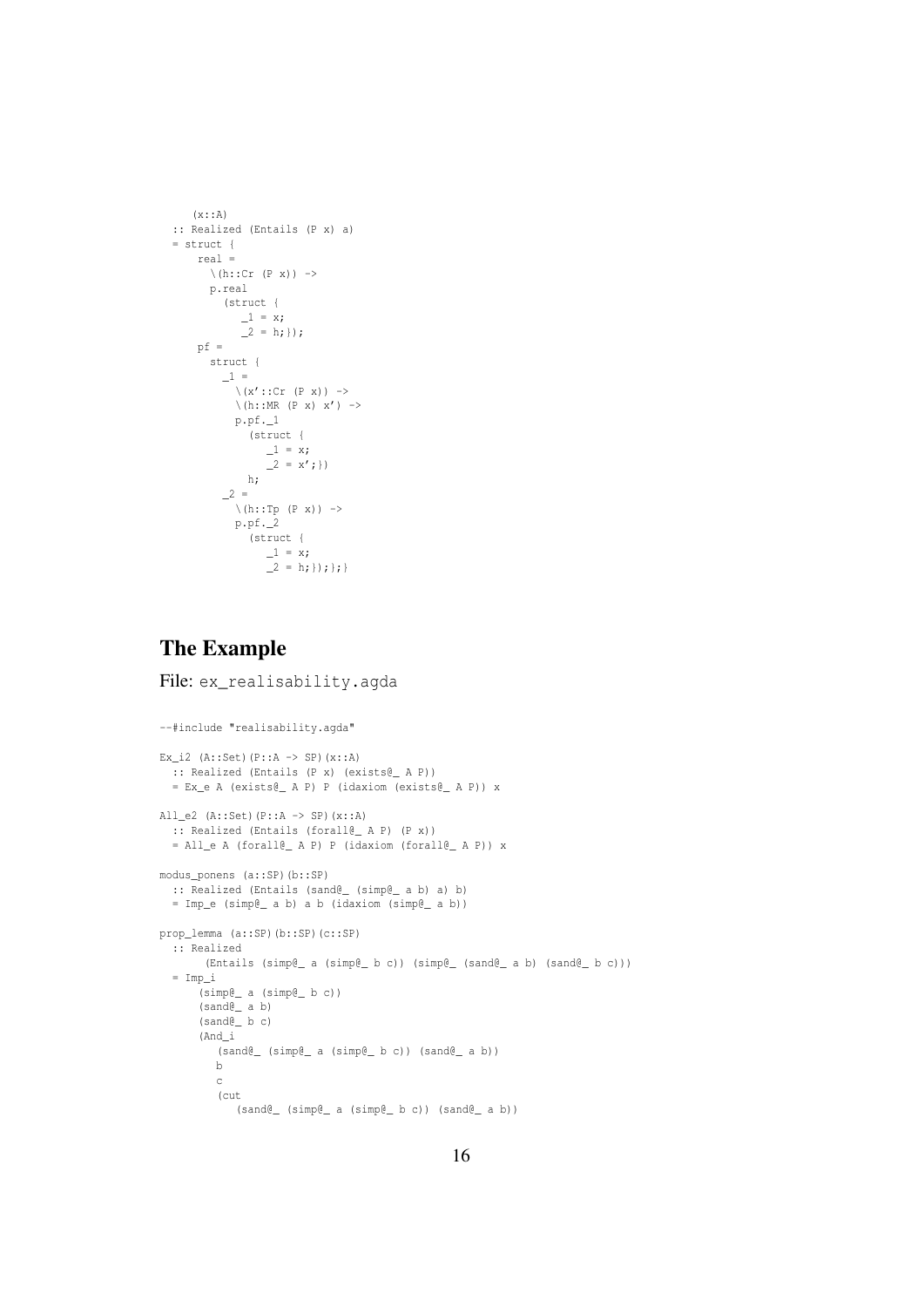```
(sand@_ a b)
            b
            (And_e2 (simp@_ a (simp@_ b c)) (sand@_ a b))
             (And_e2 a b))
         (cut
             (sand@_ (simp@_ a (simp@_ b c)) (sand@_ a b))
             (sand@_ (simp@_ b c) b)
            c
            (And_i
                (sand@_ (simp@_ a (simp@_ b c)) (sand@_ a b))
                (simp@_ b c)
               b
                (cut
                   (sand@ (simp@ a (simple_b c)) (sand@ a b))(sand@ (simp@ a (simp@ b c) a)(simp@_ b c)
                   (And_i
                      (sand@_ (simp@_ a (simp@_ b c)) (sand@_ a b))
                      (simp@_ a (simp@_ b c))
                      a
                      (And_e1 (simp@_ a (simp@_ b c)) (sand@_ a b))
                      (cut
                         (sand@_ (simp@_ a (simp@_ b c)) (sand@_ a b))
                         (sand@_ a b)
                         a
                         (And_e2 (simp@_ a (simp@_ b c)) (sand@_ a b))
                         (And_e1 a b)))
                   (modus_ponens a (simp@_ b c)))
                (cut
                   (sand@_ (simp@_ a (simp@_ b c)) (sand@_ a b))
                   (sand@_ a b)
                  b
                   (And_e2 (simple_ a (simple_b c)) (sand_e a b))(And_e2 a b)))
             (modus_ponens b c)))
pred_lemma (b::SP)(A::Set)(P::A -> SP)
  :: Realized
       (Entails
          (forall@_ A (\(x::A) \rightarrow simple_ (P x) b))(simp@_ (exists@_ A P) b))
  = Imp_i
      (forall@_ A (\{(x::A) \rightarrow simple_ (P x) b))(exists@_ A P)
      b
      (cut
         (sand@ (foral@ A (\{x::A) \rightarrow simple (P x) b) (exists@ A P)(sand@ (exists@ A P) (foral@ A (\{x::A) \rightarrow simp@ (P x) b)))b
         (And_i
            (sand@ (foral@ A \ (\\(x::A) \rightarrow simple (P x) b) (exists@ A P)(exists@_ A P)
             (forall@_ A (\(x::A) \rightarrow simple_ (P x) b))(And_e2 (for all @ A (<math>(x::A) \rightarrow simple (P x)</math>) (exists @ A P))(And_e1 (for all@A (\(x::A) \rightarrow simple (P x) b)) (exists@A P)))(Imp_e
             (exists@_ A P)
             (forall@_ A (\(x::A) \rightarrow simple_{(P x) b})b
            (Ex_i
               A
                (simp@ (forall@_A (\(x::A) -> simp@_ (P x) b)) b)
```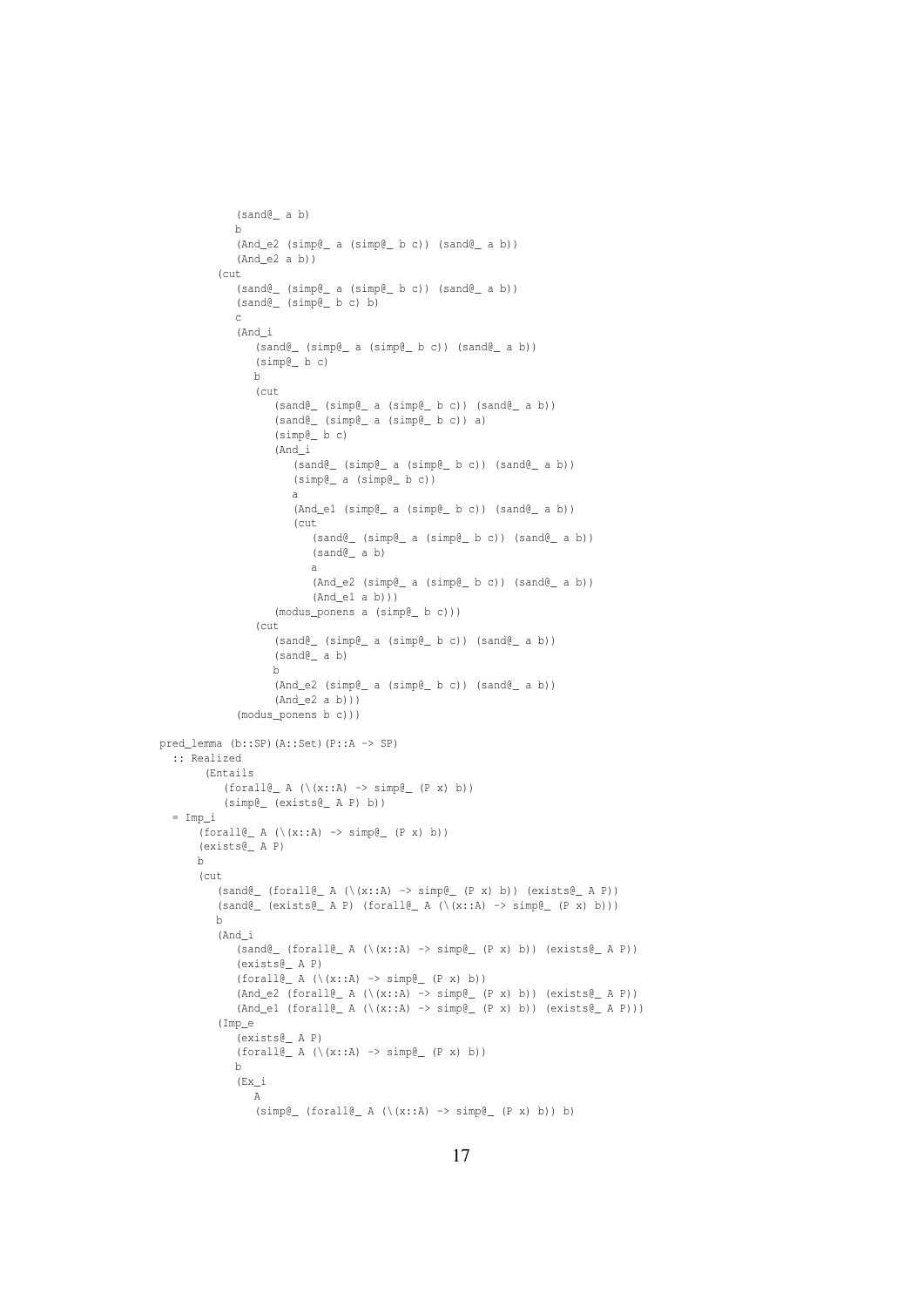```
P
                   (\setminus (x: : A) \rightarrowImp_i
                      (P x)
                      (forall@_ A (\(x'::A) \rightarrow simple_ (P x') b))b
                      (cut
                          (sand@ (P x) (for all@ A (\(x'::A) \rightarrow simple (P x') b)))(sand@_{\_}(simple_{\_}(P x) b) (P x))b
                          (And_i
                              (\verb|sand@_(P x) (for all@_ A (\verb|\(x'::A) -> simple_(P x') b)))(simp@_ (P x) b)
                              (P \times)(cut
                                 (sand@_
                                     (P x)
                                     (forall@_ A (\(x'::A) \rightarrow simple_ (P x') b)))(forall@_ A (\(x'::A) \rightarrow simple_ (P x') b))(simp@_ (P x) b)
                                 (And_e2
                                     (P x)
                                     (forall@ A (\(x'::A) \rightarrow simple (P x') b)))(All_e2 A (\{x'::A\} -> simp\ell (P x') b) x))
                              (And_e1 (P x) (for all @A (\{x'::A) \rightarrow simple_ (P x') b))))(modus_ponens (P x) b))))))
(+) (m::Nat)(n::Nat) :: Nat
   = case n of {
       (zero) \rightarrow m;(\text{succ x}) \rightarrow \text{succ} \text{m + x};ind (P::Nat -> SP):: Realized
        (Entails
            (sand@_
                (P zero@_)
                (forall@_ Nat (\n(n::Nat) \rightarrow simple_ (P n) (P (succ@_ n))))(forall@_ Nat (\n(n::Nat) \rightarrow P n)))= struct {
       real =
         \setminus (h::Cr
                   (sand@_
                      (P zero@_)
                      (forall@_ Nat (\n( n::Nat) \rightarrow simple_ (P n) (P (succ@_ n)))) ) \rightarrow\setminus (x::Nat) ->
          rec
            (\setminus (z::Nat) \rightarrow Cr (P z))x
            h._1
            (\forall (x'::Nat) \rightarrow \forall (y::Cx (P x')) \rightarrow h.2 x' y);pf =struct {
            -1 =\setminus(h::Cr
                       (sand@_
                           (P zero@_)
                           (forall \infty) (forall@_Nat (\(n::Nat) -> simp@_ (P n) (P (succ@_ n)))))) ->
              \setminus (r::MR
                       (sand@_
                           (P zero@_)
                            (forall@_ Nat (\n( n::Nat) \rightarrow simple_ (P n) (P (succ@_ n))))
```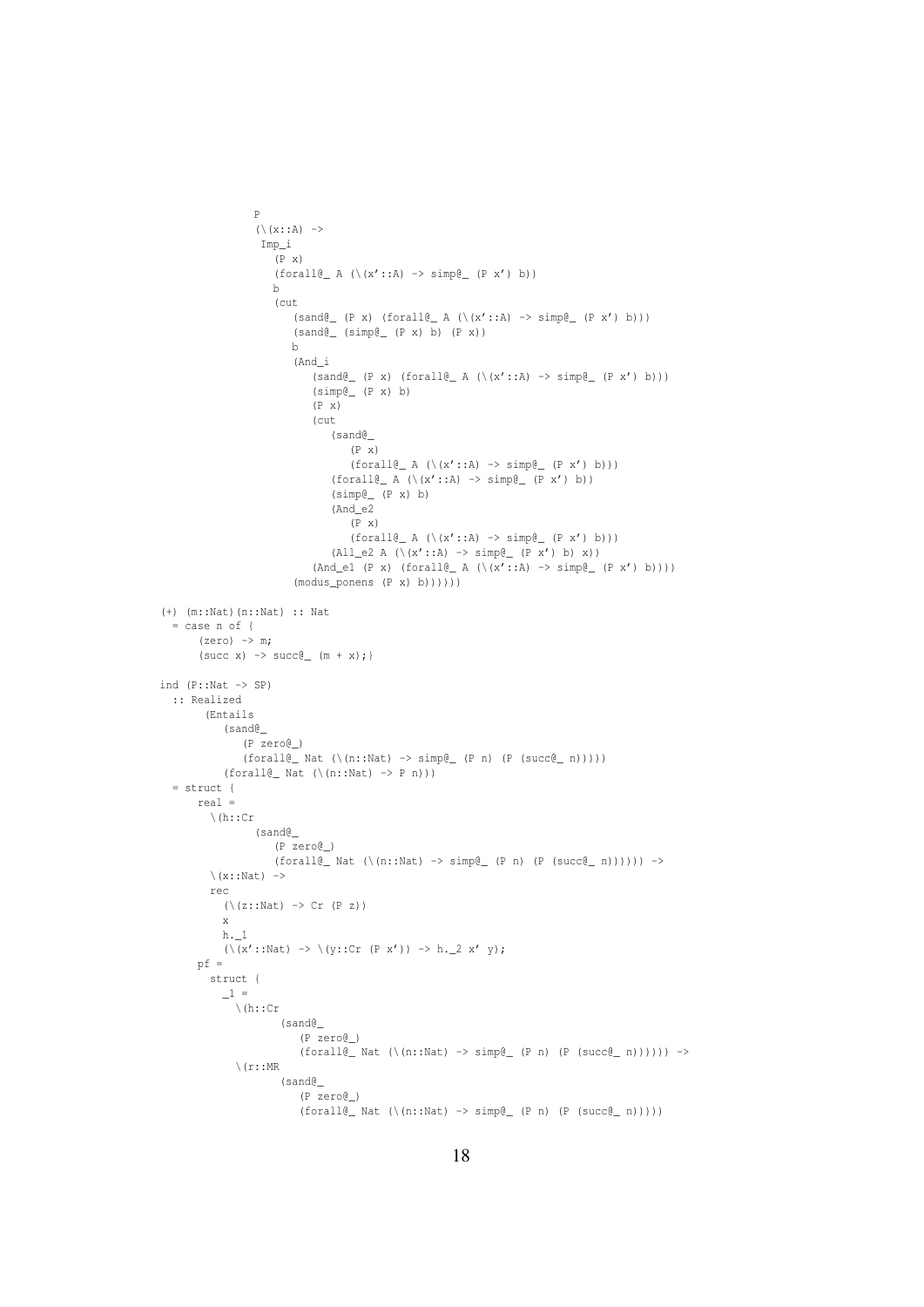```
h) \rightarrow\langle n::Nat \rangle ->
               rec
                 (\setminus (z::Nat) \rightarrow MR (P z) (real h z))n
                 r._1
                 (\setminus (x::Nat) ->
                   \setminus(y::MR (P x) (real h x)) ->
                  let p2 :: MR (simp\ell (P x) (P (succ\ell x))) (h. 2 x)
                          = r.2 xin p2._1
                          (rec
                              (\setminus (z::Nat) \rightarrow Cr (P z))x
                             h._1
                              (\x^{'}::\mathtt{Nat}) \rightarrow (\y'::\mathtt{Cr} (\mathtt{P} \mathtt{x}') ) \rightarrow \mathtt{h.2} \mathtt{x' y'})y);
            2 =\setminus (h::Tp
                        (sand@_
                            (P zero@_)
                            (forall@_ Nat (\n( n::Nat) \rightarrow simple_ (P n) (P (succ@_ n)))) ) \rightarrow\setminus(x::Nat) ->
               rec
                 (\setminus (z::Nat) \rightarrow Tp (P z))x
                 h._1
                 (\(x'::Nat) -> \(y::Tp (P x')) -> h._2 x' y);};}
postulate G :: Nat -> Nat -> Set
Ax1 :: SP
  = atom@_ (G zero@_ zero@_)
Ax2 :: SP
  = atom@_ (G (succ@_ zero@_) (succ@_ zero@_))
Ax3 :: SP
  = forall@
       Nat
       (\setminus (n::Nat) ->
        forall@_
          Nat
           (\setminus (k::Nat) ->
            forall@_
              Nat
               (\{1: : \mathbb{N}at) \rightarrow \emptyset\})simp@_
                  (atom@_ (G n k))
                   (simp@_
                      (atom@_ (G (succ@_ n) l))
                      (\texttt{atom@\_ (G (succ@\_ (succ@\_ n)) (k + 1))))))Q (n::Nat)(k::Nat)(l::Nat) :: SP
  = sand@ (atom@ (G n k)) (atom@ (G (succ@ n) l))
F (n::Nat) :: SP
  = exists\ell Nat (\(k::Nat) -> exists\ell Nat (\(l::Nat) -> Q n k l))
fib_lm (x::Nat)
  :: Realized (Entails Ax3 (simp@_ (F x) (F (succ@_ x))))
  = cut
```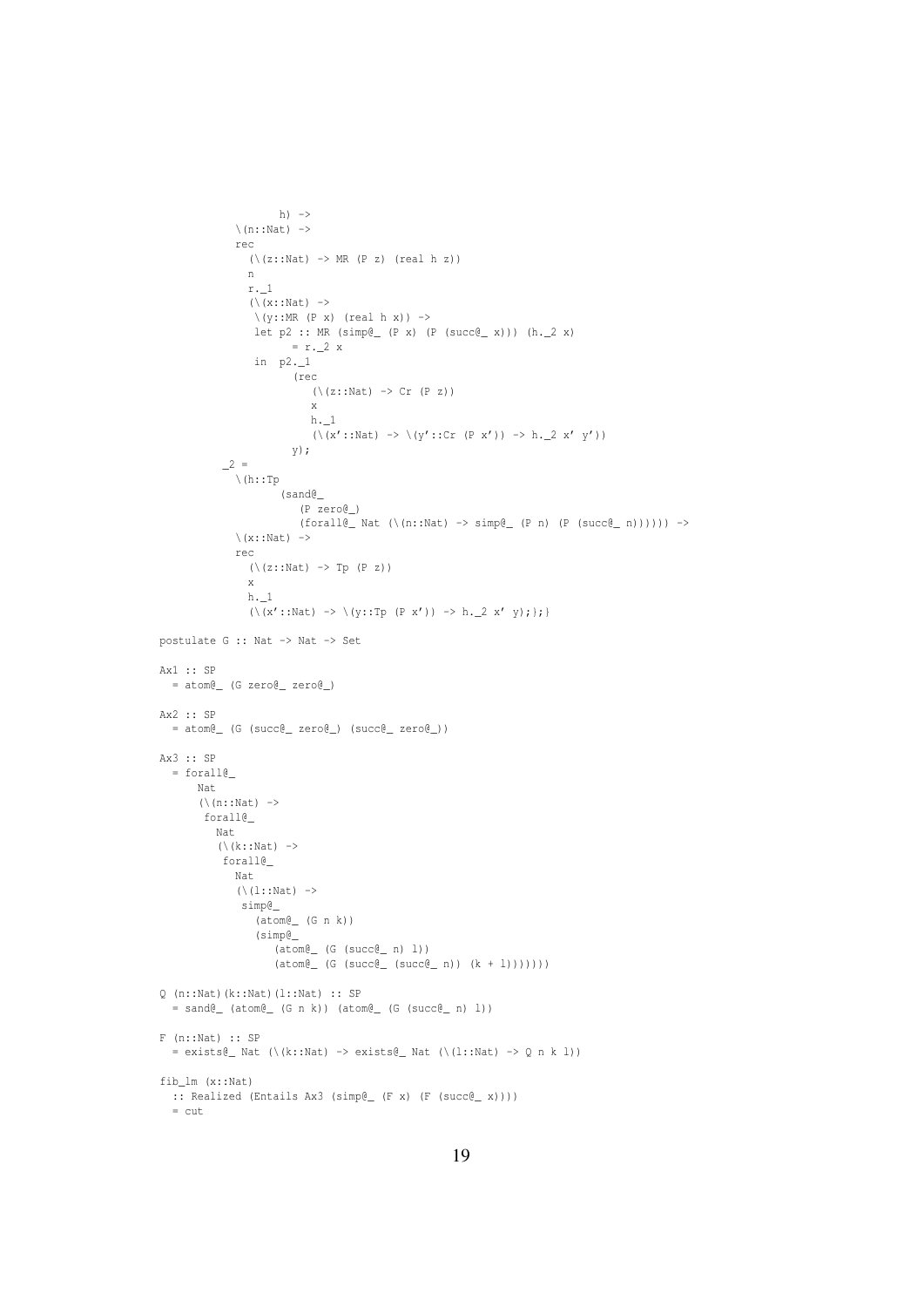```
Ax3
(forall@_
    Nat
    (\setminus (k::Nat) ->
     forall@_ Nat (\{(1::Nat) \rightarrow simple_ (Q x k 1) (Q (succ@_ x) 1 (k + 1))))(simp@_{p}(F x) (F (succ@_{p} x)))(cut
    Ax3
    (forall@_
        Nat
        (\setminus (k::Nat) ->
         forall@_
            Nat
            (\{1: : \mathbb{N}at\}) ->
             simp@_
                 (atom@_ (G x k))
                 (simp@_
                     (\text{atom@}_{\_} (G (succ@_{\_} x) 1))(\text{atom@}_{\_} (G (succ\text{@}_{\_} (succ\text{@}_{\_} x)) (k + 1)))))))
    (forall@_
        Nat
         (\setminus (k::Nat) ->
         forall@_
           Nat
            (\{1: : \text{Nat}) \rightarrow \text{simp} \subseteq (\text{Q x k l}) \quad (\text{Q (succ)} \subseteq x) \quad l \quad (k + 1))))(A11 e2)Nat
         (\setminus (n::Nat) ->
          forall@_
           Nat
            (\setminus (k::Nat) ->
             forall@_
                Nat
                 (\{1::Nat) ->
                  simp@_
                     (atom@_ (G n k))
                     (simp@_
                          (atom@_ (G (succ@_ n) l))
                          (\text{atom@}_{\text{__}} (G (succ\text{@}_{\text{__}} (succ\text{@}_{\text{__}} n)) (k + l)))))))
        x)
    (All_i
        Nat
        (forall@_
            Nat
             (\setminus (k::Nat) ->
             forall@_
                Nat
                 (\setminus (l::Nat) ->
                  simp@_
                     (\text{atom@}_{\_} (G \times k))(simp@_
                          (\text{atomic} (G (\text{succ@} x) l))
                          (\text{atom@}_{\_} (G (succ(\_ (succ(\_ x)) (k + 1)))))))
         (\setminus (k::Nat) ->
         forall@_
            Nat
             (\{(1:Nat) \rightarrow simple_{(Q \times k 1) (Q (succ@_{X}) 1 (k + 1))))})(\setminus (k::Nat) ->
         All_i
            Nat
            (forall@_
                Nat
```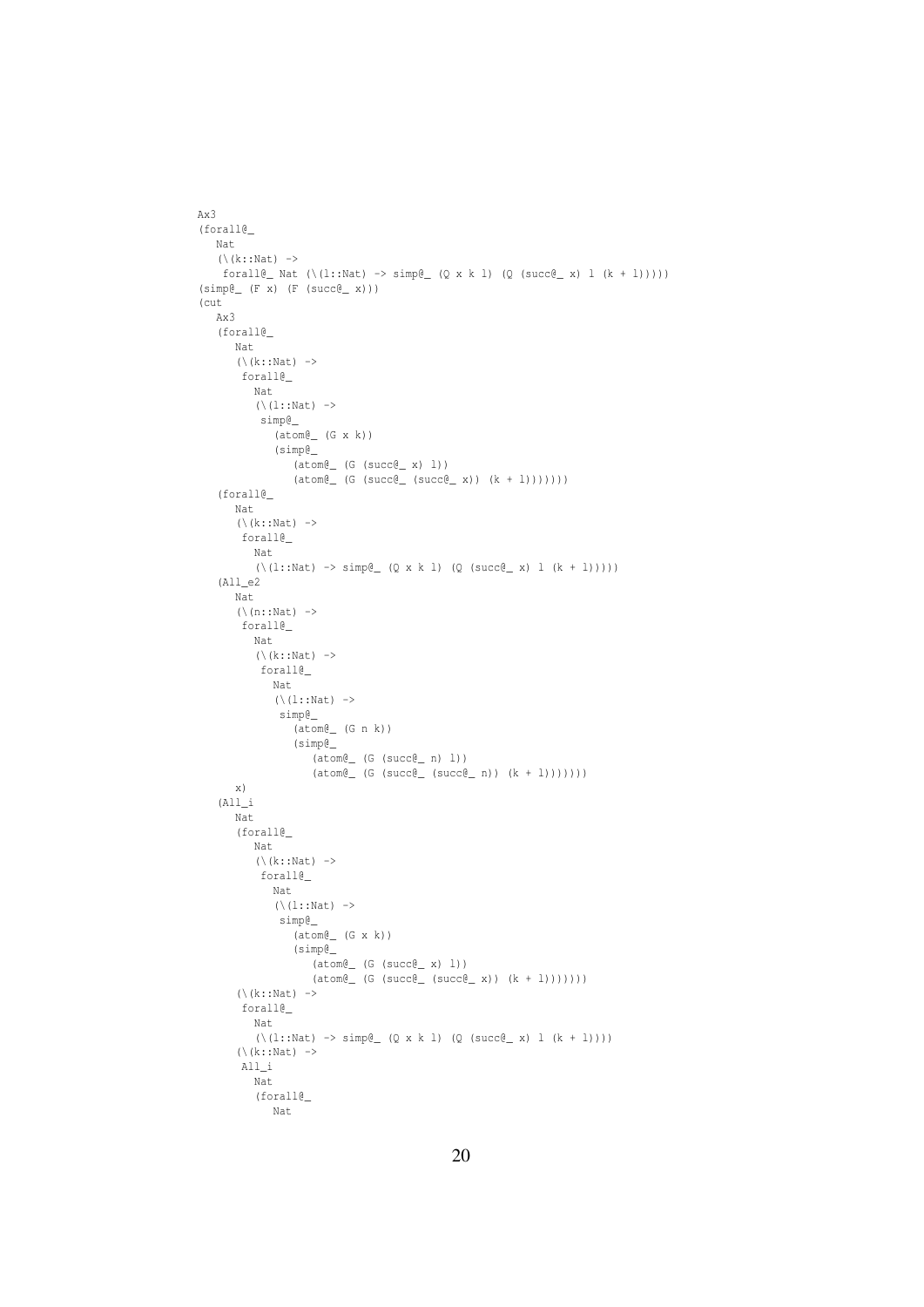```
(\kappa':: \mathtt{Nat}) \rightarrowforall@_
       Nat
        (\{1::Nat) ->
         simp@_
            (atom@_ (G x k'))
            (simp@_
                (\text{atom@}_{\_} (G (succ@_{\_} x) 1))(\text{atom@}_{\text{__}} (G (succ\text{@}_{\text{__}} (succ\text{@}_{\text{__}} x)) (k' + 1))))))))(\{1::Nat) \rightarrow simple_ (Q x k 1) (Q (succ@_ x) 1 (k + 1)))(\setminus (1::\mathtt{Nat}) \rightarrowcut
    (forall@_
        Nat
        (\kappa'::Nat) ->
         forall@_
           Nat
            (\{1':: \mathbb{N}at\}) ->
             simp@_
                (atom@_ (G x k'))
                 (simp@_
                     (atom@_ (G (succ@_ x) l'))
                     (\text{atom@}_{\text{__}} (G (succ\text{@}_{\text{__}} (succ\text{@}_{\text{__}} x)) (k' + l')))))))
    (forall@_
       Nat
        (\backslash (l'::Nat) \rightarrowsimp@_
            (\texttt{atom@}_{\_} (G x k))
            (simp@_
                 (atom@_ (G (succ@_ x) l'))
                 (\text{atom@}_{\text{__}} (G (succ\text{@}_{\text{__}} (succ\text{@}_{\text{__}} x)) (k + l'))))))
    (simp@_{_p} (Q x k l) (Q (succ@_{_p} x) l (k + l)))(All_e2
       Nat
        (\backslash(k'::Nat) ->
         forall@_
           Nat
            (\{1':: \mathbb{N}at\}) ->
             simp@_
                (atom@_ (G x k'))
                 (simp@_
                     (\text{atom@}_{\_} (G (succ@_{\_} x) 1'))
                     (\text{atom@}_{\text{__}} (G (succ(\text{succ@}_{\text{__}} x)) (k' + l'))))))
       k)
    (cut
        (forall@_
            Nat
            (\setminus (l'::Nat) ->
             simp@_
                (\text{atom@}_{\_} (G \times k))(simp@_
                    (atom@_ (G (succ@_ x) l'))
                     (\texttt{atom@\_ (G (succ@\_ (succ@\_ x)) (k + l')))))(simp@_
            (atom@_ (G x k))
            (simp@_
                 (atom@_ (G (succ@_ x) l))
                 (\text{atom@}_{\text{__}} (G (succ(\text{succ@}_{\text{__}} x)) (k + 1)))))(simp@ (Q x k l) (Q (succ@ x) l (k + l)))(A11_e2Nat
            (\backslash (1'::\mathtt{Nat}) \rightarrow
```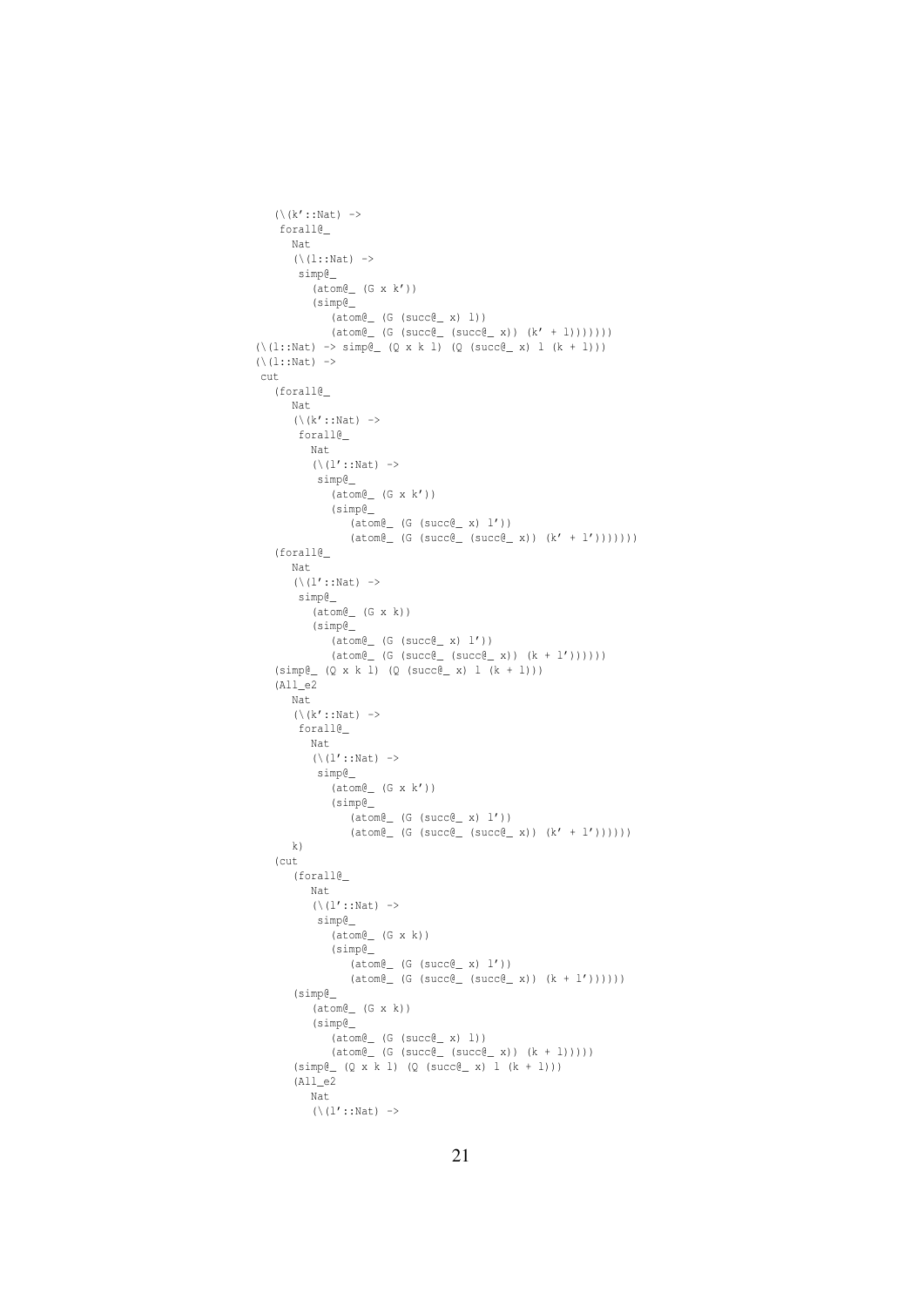```
simp@_
                              (\text{atom@}_{\_} (G \times k))(simp@_
                                 (\texttt{atom@}_{\_} (G (\texttt{succ@}_{\_} x) 1'))(\text{atom@}_{\_} (G (succ\text{@}_{\_} (succ\text{@}_{\_} x)) (k + l')))))
                         l)
                     (prop_lemma
                         (\texttt{atom@}_{\_} (G x k))
                          (\text{atomic} (G (\text{succ@} x) l))
                          (\text{atom@}_{\text{__}} (G (succ\text{@}_{\text{__}} (succ\text{@}_{\text{__}} x)) (k + 1)))))))))
(cut
    (forall@_
        Nat
        (\setminus (k::Nat) ->
         forall@_
           Nat
            (\{1::Nat) \rightarrow simple_{0}(Q \times k 1) (Q (succ@_{0} x) 1 (k + 1))))(forall@_
        Nat
        (\setminus (x'::Nat) \rightarrowsimp@{\_ (exists@{\_ Nat (\\(1::Nat) -> Q x x' 1)) (F (succ@{_< x})))})(simp@_{p}(F x) (F (succ@_{p} x)))(A11)Nat
        (forall@_
            Nat
            (\setminus (k::Nat) ->
             forall@_
                Nat
                (\{(1::Nat) \rightarrow simp@ (Q x k l) (Q (succ@ x) l (k + 1))))(\{x':: \mathbb{N}at\}) ->
         simp\mathbb{C} (exists\mathbb{C} Nat (\(l::Nat) -> Q \times x' l)) (F (succ\mathbb{C} x)))
        (\setminus (k::Nat) ->
         cut
            (forall@_
                Nat
                 (\setminus (k'::Nat) ->
                  forall@_
                    Nat
                     (\{(1::Nat) \rightarrow simple_{(Q \times k' 1) (Q (succ@_{X}) 1 (k' + 1))))})(forall@_Nat (\xleftarrow{(x':NAt) \rightarrow simple_{\Box} (Q x k x') (F (succ@_{\Box} x))))(simp@ (exists@ Nat (\\(l::Nat) \rightarrow Q x k l)) (F (succ@ N))(All_i
                Nat
                (forall@_
                     Nat
                     (\backslash (k'::Nat) ->
                      forall@_
                         Nat
                         (\setminus (1::\mathtt{Nat}) \rightarrowsimp(\_ (Q \times k' 1) (Q (succ(\_ x) 1 (k' + 1))))(\x^{(x)}:X) \rightarrow \text{simp}(\xrightarrow{Q} X X X') (F (succ(\xrightarrow{X})))
                 (\setminus (1::\mathtt{Nat}) \rightarrowcut
                     (forall@_
                        Nat
                         (\backslash (k'::Nat) ->
                          forall@_
                             Nat
                             (\backslash (\downarrow'::Nat) ->
                               simp(Q \times k' 1') (Q (succ(Q \times k' 1'))
                     (forall@_
```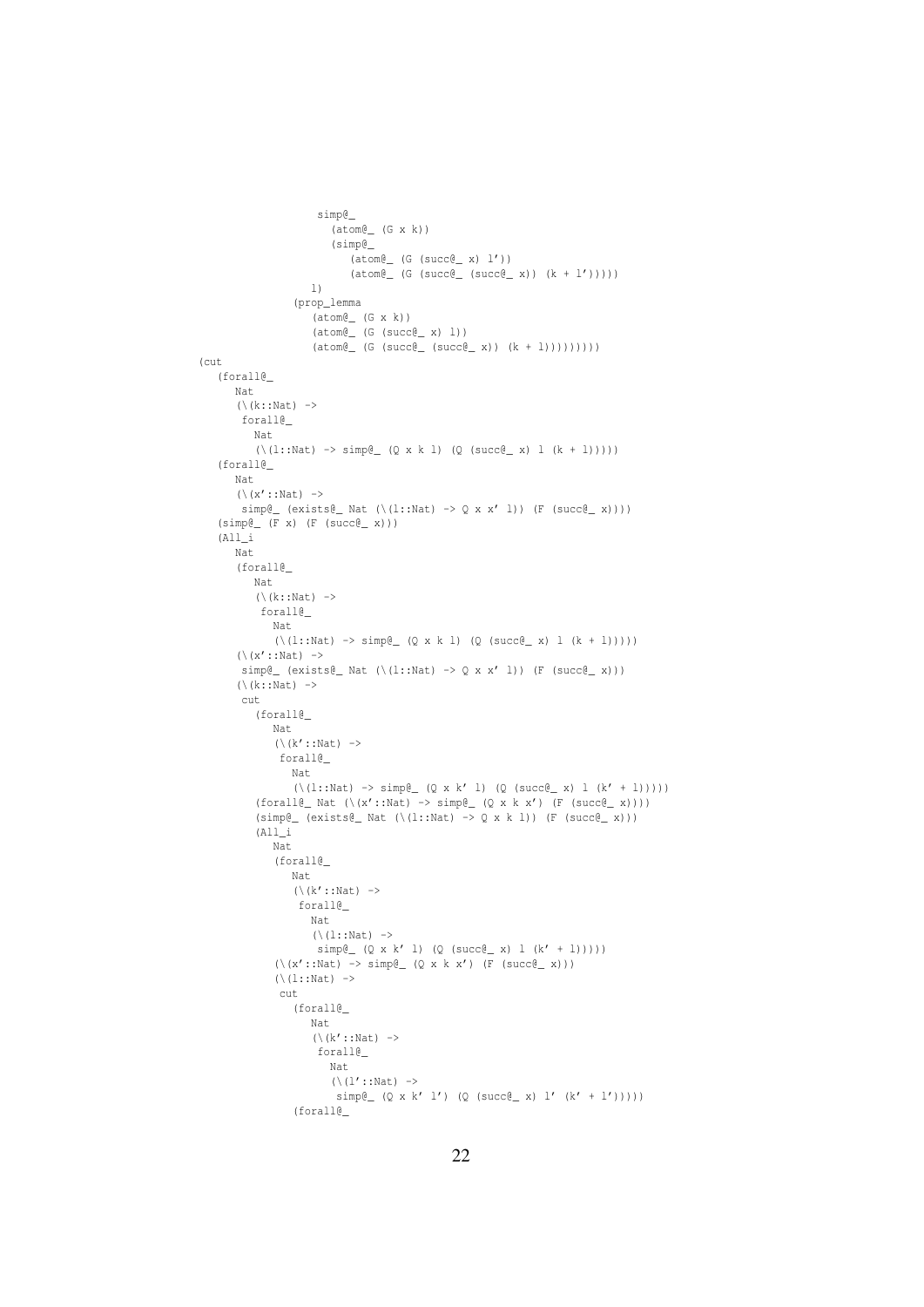```
Nat
                           (\{1':: \mathbb{N}at\}) ->
                            simp(\ Q \ x \ k \ l') (Q (succ\ Q \ x) l' (k + l'))))
                        (simp@_{_2} (Q x k l) (F (succ@_{_2} x)))(All_e2
                           Nat
                           (\kappa'::Nat) ->
                            forall@_
                              Nat
                               (\setminus (l'::Nat) \rightarrowsimp@ (Q x k' l') (Q (succ@ x) l' (k' + l'))))
                           k)
                        (cut
                           (forall@_
                              Nat
                               (\ (1'::Nat) \rightarrowsimp@ (Q x k l') (Q (succ@ x) l' (k + l'))))
                            (simp@_{_2} (Q x k l) (Q (succ@_{_2} x) l (k + l)))(simp@_{_}(Q x k l) (F (succ@_{_} x)))(All_e2
                               Nat
                               (\ (1'::Nat) \rightarrowsimp@ (Q x k l') (Q (succ@_ x) l' (k + l')))
                               l)
                            (Imp_i
                               (simp@ (Q x k l) (Q (succ@ x) l (k + l)))(Q x k l)
                               (F (succ@_ x))(cut
                                  (sand@_
                                      (simp@ (Q x k l) (Q (succ@ x) l (k + l)))(Q x k l))
                                   (Q (succ@_ x) l (k + l))
                                   (F (succ@_ x))(modus\_ponens (Q x k l) (Q (succ@_ x) l (k + l)))(cut
                                      (Q (succ@_ x) 1 (k + 1))(exists@_ Nat (\setminus (l'::Nat) \rightarrow Q (succ@_ x) l l') )(F (succ@_ x))(Ex_i2
                                         Nat
                                          (\setminus (l'::Nat) \rightarrow Q \text{ (succ@\_ x)} l l')(k + 1))
                                      (Ex_i2
                                         Nat
                                         (\backslash (k'::Nat) ->
                                          exists@_
                                            Nat
                                             (\backslash (l'::Nat) \rightarrow Q (succ@_ x) k' l')l)))))))
                 (pred_lemma (F (succ(g)) Nat (\iota(l::Nat) -> Q x k l))))
          (pred_lemma
             (F (succ@_ x))
             Nat
             (\{(k::Nat) \rightarrow exists) Nat (\{(1::Nat) \rightarrow Q \times k 1))))fib_thm
  :: Realized
        (Entails
           (sand@_ (sand@_ Ax1 Ax2) Ax3)
           (forall@_ Nat (\n( n::Nat) \rightarrow F n)))= cut
```

```
23
```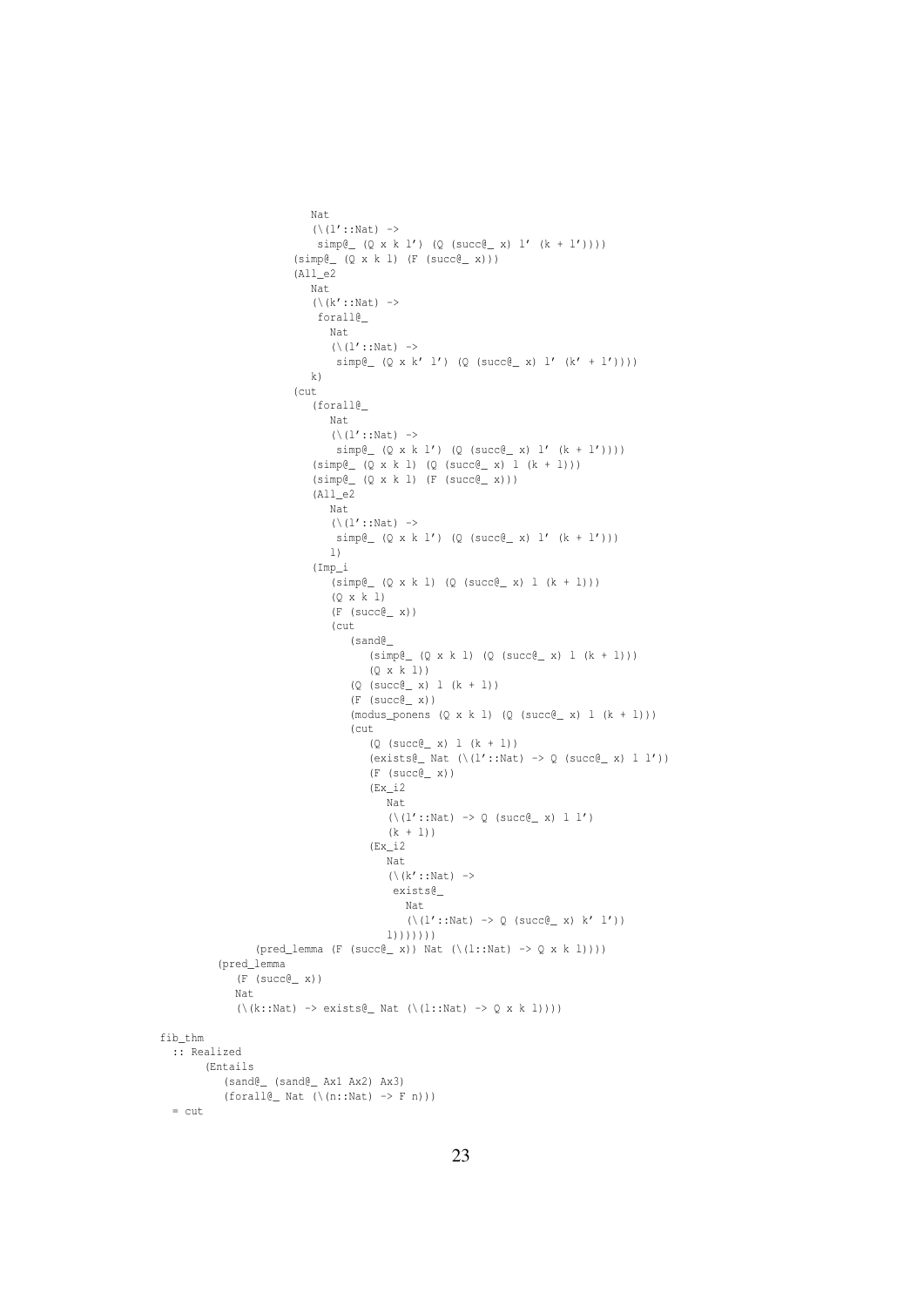```
(sand@_ (sand@_ Ax1 Ax2) Ax3)
       (sand@_
          (F zero@_)
          (forall@_ Nat (\n( n::Nat) \rightarrow simple_ (F n) (F (succ@_ n))))(forall@_ Nat (\n( n::Nat) \rightarrow F n))(And_i
           (sand@_ (sand@_ Ax1 Ax2) Ax3)
          (F zero@_)
           (forall@_ Nat (\n(n::Nat) \rightarrow simple_ (F n) (F (succ@_ n))))(cut
             (sand@_ (sand@_ Ax1 Ax2) Ax3)
              (sand@_ Ax1 Ax2)
              (F zero@_)
              (And_e1 (sand@_ Ax1 Ax2) Ax3)
              (cut
                 (sand@_ Ax1 Ax2)
                 (exists@_ Nat (\setminus (l::Nat) \rightarrow Q zero@_ zero@_ l))(F zero@_)
                  (Ex_i2 Nat (\(l::Nat) -> Q zero@_ zero@_ l) (succ@_ zero@_))
                  (Ex_i2
                     Nat
                     (\setminus (k::Nat) \rightarrow exists@ Nat (\setminus (l::Nat) \rightarrow O zero@ k 1))
                     zero@_)))
           (cut
              (sand@_ (sand@_ Ax1 Ax2) Ax3)
              Ax3
              (forall@_ Nat (\n(n::Nat) \rightarrow simple_ (F n) (F (succ@_ n))))(And_e2 (sand@_ Ax1 Ax2) Ax3)
              (All_i
                Nat
                 Ax3
                  (\{n::Nat) \rightarrow simple_{n} (F n) (F (succ@_{n} n))\}(\{x::Nat) \rightarrow fib_lm x)))(ind F)
nocontent :: Cr (sand@_ (sand@_ Ax1 Ax2) Ax3)
  = struct {
       \_1 =struct {
            1 = elt\theta_i;
            2 = elte_j ;
       2 =\setminus (x::Nat) ->
         \setminus(x'::Nat) ->
         \setminus(x0::Nat) ->
         \langle h::Cr \text{ (atom@_{_} (G x x')) }\rangle ->
         \hbar(h'::Cr (atom\ell (G (succ\ell x) x0))) ->
         elt@_;}
fib_prog (x::Nat) :: Nat
  = (fib_thm.real nocontent x)._1
```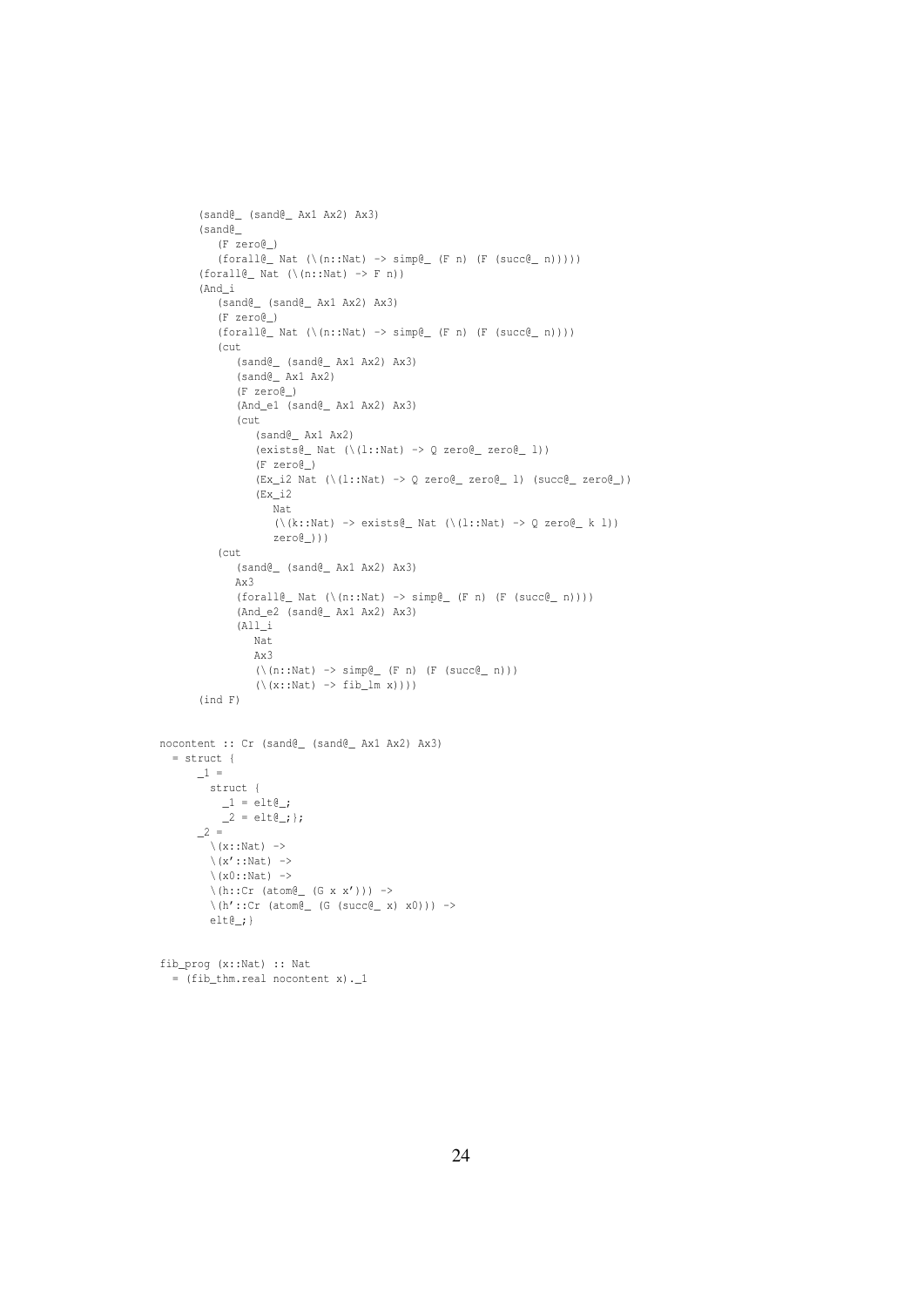## Basic Type Theory

File: BasicTypeTheory.agda

```
-- Families of sets
Fam (A::Set) :: Type
 = A -> Set
-- Syntactic sugar for the $\Pi$-construction
Pi (A::Set)(B::Fam A) :: Set
  = (x::A) \rightarrow B x
ForAll (A::Set)(B::Fam A) :: Set
  = (x::A) \rightarrow B x
-- Syntactic sugar relating to the $\Sigma$-construction
Sigma (A::Set)(B::Fam A) :: Set
  = sig{1 :: A;\_2 :: B \_1;Exists (A::Set)(B::Fam A) :: Set
  = \text{sig}\{\_1 : : A;\_2 :: B\_1;pair (A::Set)(B::Fam A)(a::A)(b::B a) :: Sigma A B
  = struct {
       1 = a;2 = b;pairExists (A::Set)(B::Fam A)(a::A)(b::B a) :: Exists A B
  = struct {
      1 = a;\frac{-}{2} = b;}split (A::Set)
      (B::Fam A)
      (C::Fam (Sigma A B))
      (c::Sigma A B)
      (d::(x::A) \rightarrow (y::B x) \rightarrow C (pair A B x y)):: C c
  = d c. 1 c. 2splitExists (A::Set)
             (B::Fam A)
             (C::Fam (Exists A B))
             (c::Exists A B)
             (d::(x::A) \rightarrow (y::B x) \rightarrow C (pairExists A B x y))
 :: C c
  = d c. 1 c. 2Cart (A::Set)(B::Set) :: Set
  = sig\{\_1 :: A;\_2 :: B;
```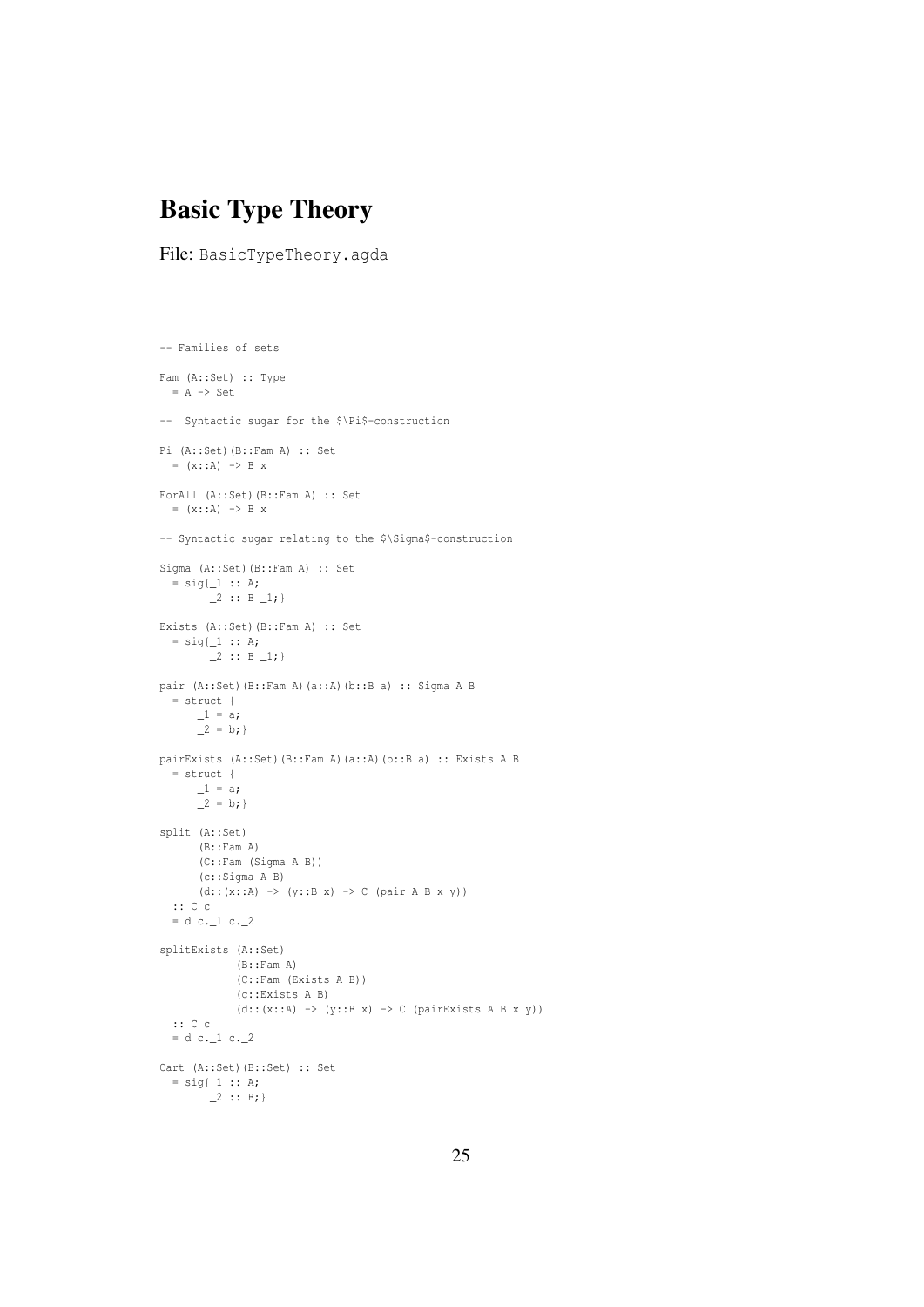```
pairCart (A::Set)(B::Set)(a::A)(b::B) :: Cart A B
  = struct {
       1 = a;2 = b;proj1 (A::Set)(B::Set)(c::Cart A B) :: A
  = c.1proj2 (A::Set)(B::Set)(c::Cart A B) :: B
 = c.2and (A::Set)(B::Set) :: Set
 = Cart A B
-- Disjoint binary sums
Sum (A::Set)(B::Set) :: Set
 = data inl (x::A) | inr (y::B)or (A::Set)(B::Set) :: Set
  = Sum A B
when (A::Set)
     (B::Set)
     (C::Fam (Sum A B))
     (c::Sum A B)
     (d::(x::A) \rightarrow C (inl@_ x))(e:: (y::B) \rightarrow C \space (inr@ \space w))
  :: C c
  = case c of {
      (int x) \rightarrow d x;(\text{inr } y) \rightarrow e y;-- If and only if
iff (A::Set)(B::Set) :: Set
 = Cart (A \rightarrow B) (B \rightarrow A)
-- The empty set
empty :: Set
 = data
Absurd :: Set
  = empty
elempty (A::Set)(x::empty) :: A
 = case x of { }
not (A::Set) :: Set
 = A -> Absurd
-- A unit set
Unit :: Set
 = data elt
True :: Set
  = Unit
```

```
-- Booleans
```